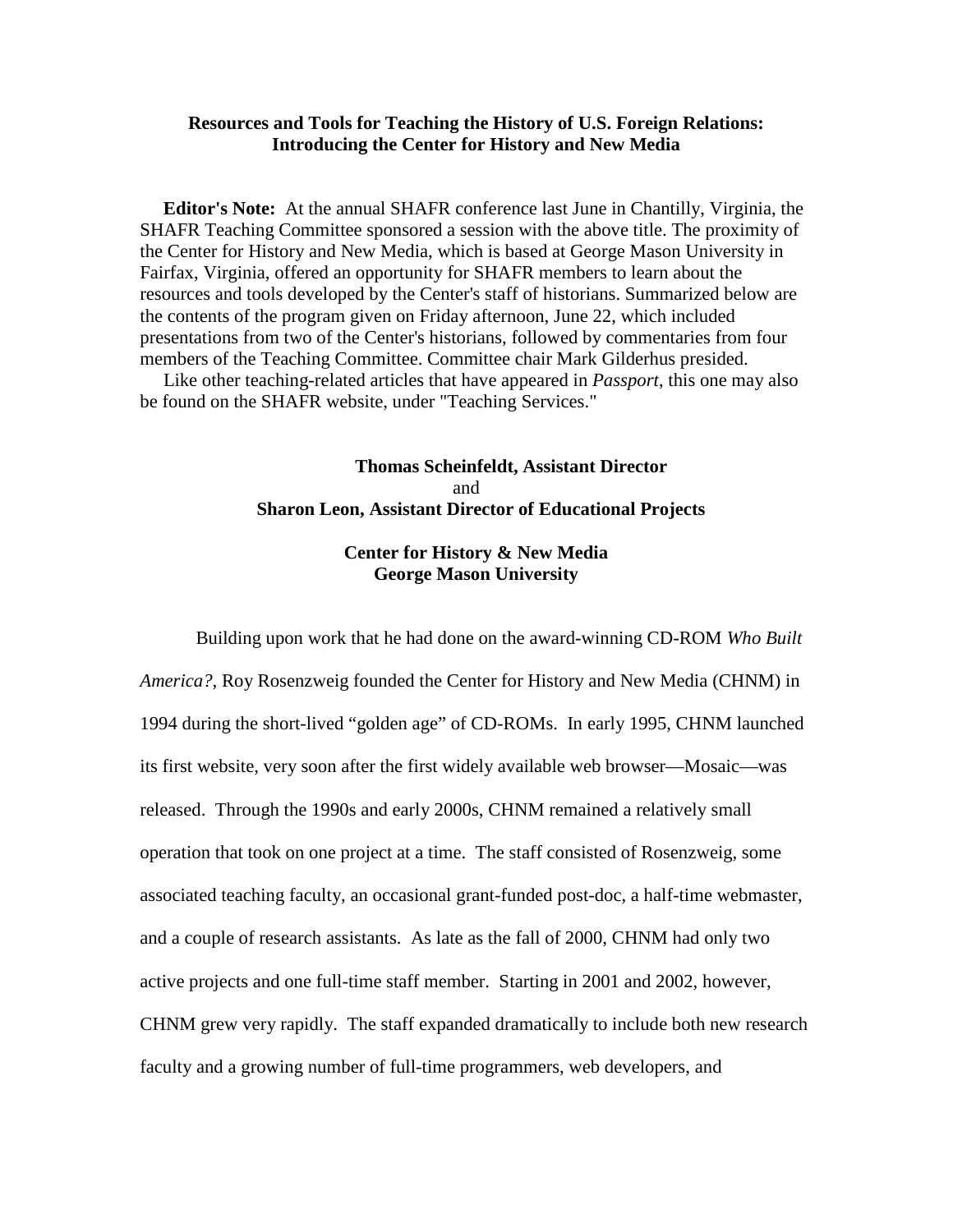researchers. By the spring of 2007, CHNM had more than forty full- and part-time people, or the equivalent of more than twenty-five full-time staff.

The Center is loosely organized in two divisions: Research Projects and Educational Projects. Hence, one core segment of CHNM's work deals with collecting historical sources that are "born digital," creating tools to help historians do their work and producing research on doing history in the digital age. This segment includes several series of essays [\(http://chnm.gmu.edu/search\\_results.php?query=essays\)](http://chnm.gmu.edu/search_results.php?query=essays) and also Roy Rosenzweig and Dan Cohen's 2006 book *Digital History: A Guide to Gathering, Preserving, and Presenting the Past on the Web* [\(http://chnm.gmu.edu/digitalhistory/\)](http://chnm.gmu.edu/digitalhistory/). One of the Center's most recent projects is a series of biweekly podcasts via our "Digital Campus" program [\(http://feeds.feedburner.com/digitalcampus?format=xml\)](http://feeds.feedburner.com/digitalcampus?format=xml), which discusses the latest news and trends. The subject of the inaugural podcast on March 6 was "Wikipedia: Friend or Foe?" The second core segment of the Center's work, which in numerical terms comprises the majority of projects, emphasizes the creation of resources and materials to aid in the teaching of history in secondary schools and at the undergraduate level.

A sampling of projects and tools that might be of interest to teachers and practitioners of the history of American foreign relations includes:

## **Collecting and Archival Projects:**

**ECHO: Exploring and Collecting History Online—Science, Technology and Industry (**[http://echo.gmu.edu\)](http://echo.gmu.edu/): Since 2001 the ECHO project has used the Internet to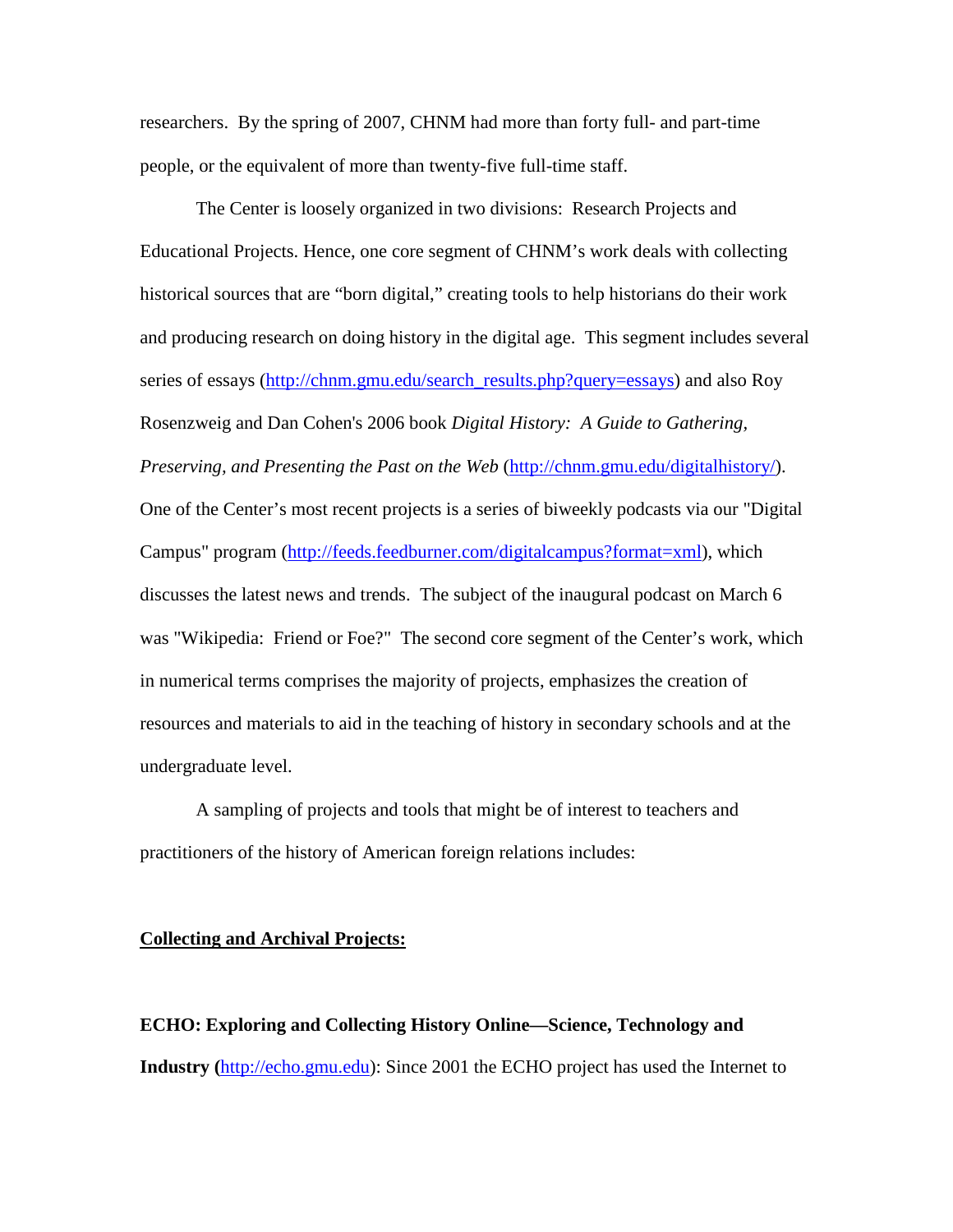collect and present the history of science, technology, and industry. ECHO hosts free workshops and offers free consultation services to assist other historical practitioners in launching their own websites. In addition, ECHO provides a centralized guide and portal of five thousand reviews for those seeking websites on the history of science and technology.

**September 11 Digital Archive** [\(http://911digitalarchive.org\)](http://911digitalarchive.org/): This site uses electronic media to collect, preserve, and present the history of the September 11, 2001 attacks in New York, Virginia, and Pennsylvania and the public responses to them. It has become the leading digital repository of material related to the events of 9/11 and includes more than 150,000 first-hand accounts, emails, images, and other digital materials. This site results from a collaboration with the American Social History Project at the City University of New York.

**Hurricane Digital Memory Bank** [\(http://hurricanearchive.org\)](http://hurricanearchive.org/): The Hurricane Digital Memory Bank uses electronic media to collect, preserve, and present the stories and digital record of Hurricanes Katrina, Rita, and Wilma. The project contributes to the ongoing effort by historians and archivists to preserve the record of these storms by collecting first-hand accounts, on-scene images, blog postings, and podcasts.

#### **Papers of the War Department, 1784-1800** (coming soon at

www.chnm.gmu.edu/news/archives/papers\_of\_the\_war\_departm.php): Developed with a grant from the National Historic Publications and Records Commission, this innovative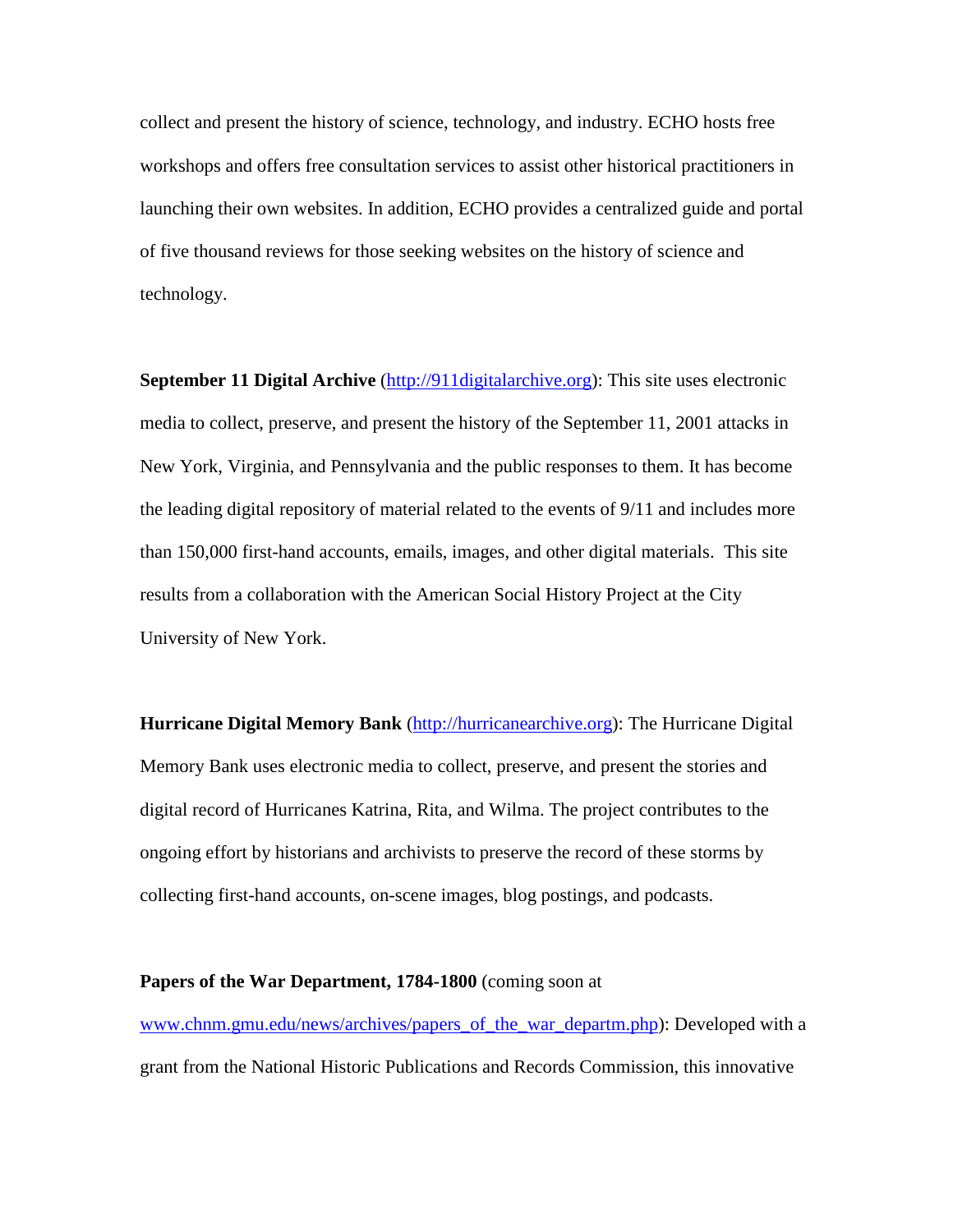electronic archive will give researchers, teachers and students access to more than fifty thousand documents from the first decade and a half of the War Department's history.

#### **Digital Tools:**

**Syllabus Finder** [\(www.chnm.gmu.edu/tools/syllabi/\)](http://www.chnm.gmu.edu/tools/syllabi/): Find and compare syllabi from thousands of universities and colleges on any topic with a tool that searches 868,425 syllabi at CHNM and more than 500,000 syllabi via Google.

**Survey Builder** [\(www.chnm.gmu.edu/tools/surveys\)](http://www.chnm.gmu.edu/tools/surveys): Survey Builder allows the easy creation and management of online surveys suitable for Internet-based oral history projects, course evaluations, and other endeavors that involve collecting feedback. The user need not know how to build a web page that has forms, set up a database to store entries, or do any of the other technical tasks that are normally required to produce interactivity on the Internet.

**Zotero** [\(http://zotero.org\)](http://zotero.org/): Zotero is a free, easy-to-use, open-source research tool that runs in the Firefox web browser and helps scholars gather and organize, annotate, organize, and share the results of their research. It includes the best parts of older reference manager software (like EndNote)––the ability to store full reference information in author, title, and publication fields and to export that as formatted references––and the best parts of modern software such as del.icio.us or iTunes, like the ability to sort, tag, and search in advanced ways. Using its unique ability to sense when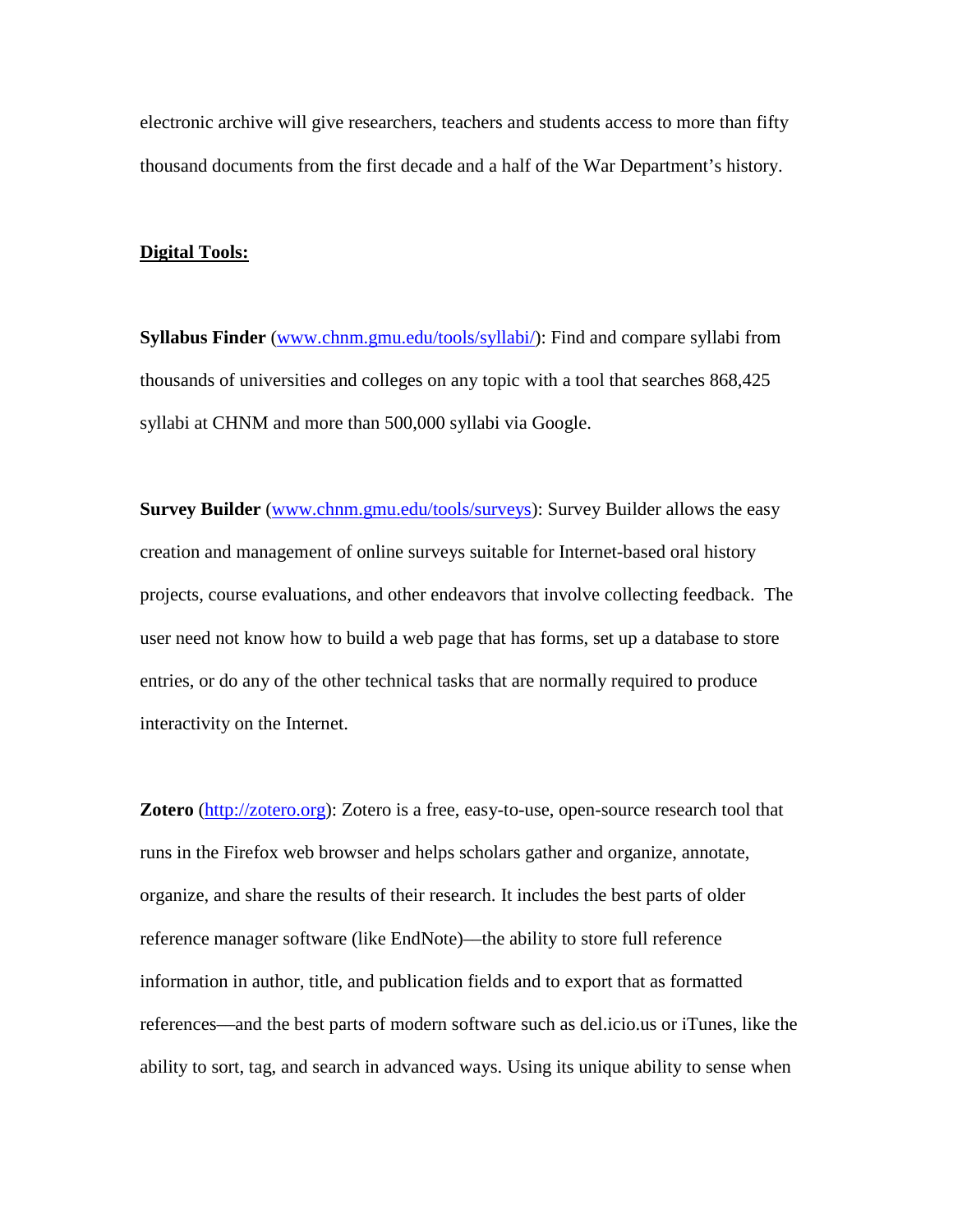you are viewing a book, article, or other resource on the web, Zotero will—on many major research sites—find and automatically save full reference information for you in the correct fields.

### **Educational Projects:**

**History Matters** [\(http://historymatters.gmu.edu\)](http://historymatters.gmu.edu/): This award-winning site offers a range of resources, including a thousand primary documents in text, image, and audio (Many Pasts, at [http://historymatters.gmu.edu/browse/manypasts/\)](http://historymatters.gmu.edu/browse/manypasts/). A search for the term "foreign relations" yielded forty-six hits; the first two of these were the digitized *Foreign Relations*  series sites at the University of Wisconsin Library and the U.S. Department of State's Office of the Historian. The site also has an annotated guide to a thousand of the best U.S. history websites, including a large number of reviews from the *Journal of American History* (WWW.History at [http://historymatters.gmu.edu/browse/wwwhistory/\)](http://www.historymatters.gmu.edu/browse/wwwhistory/). Finally, the site offers multimedia guides to using various kinds of online primary sources, such as oral history and maps (Making Sense of Evidence at

[http://historymatters.gmu.edu/browse/makesense/\)](http://historymatters.gmu.edu/browse/makesense/). The "Scholars in Action" segments, which include audio clips, show how scholars puzzle out the meaning of various kinds of primary sources. Designed for teachers of U.S. history survey courses at high schools and colleges around the world, "History Matters" provides an excellent starting point for investigating American history online. This site results from a collaboration with the American Social History Project at the City University of New York.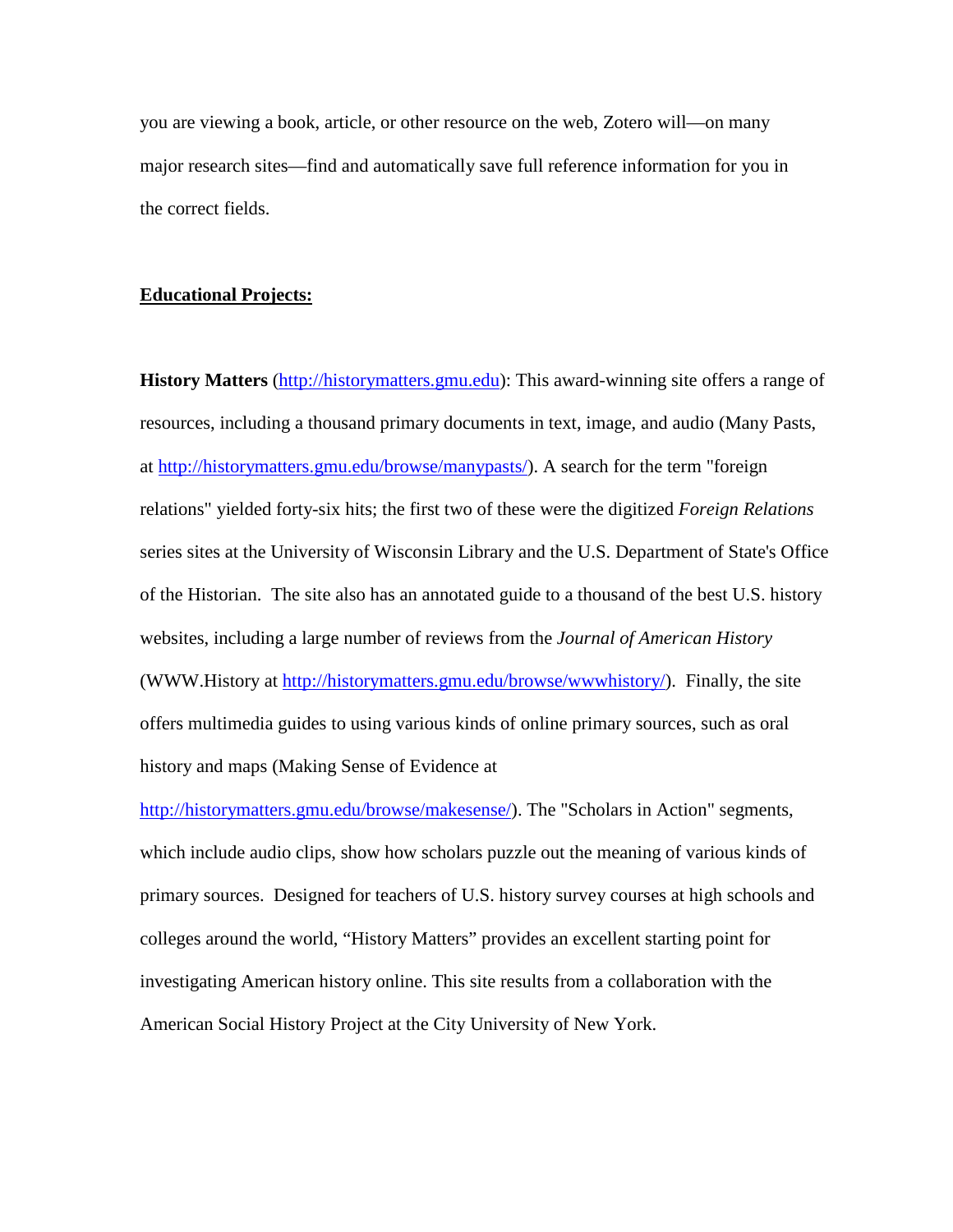**Historical Thinking Matters** [\(http://historicalthinkingmatters.org\)](http://historicalthinkingmatters.org/): A joint project from the Center for History and New Media and Sam Wineburg's History Education Group at the Stanford University School of Education, "Historical Thinking Matters" offers both students and teachers online materials that facilitate the development of the habits of mind that historians exhibit when they engage in authentic investigations. Based on four central topics from the post–Civil War U.S. history curriculum, this project uses primary sources, guided questioning, and modeling of historical inquiry through think-alouds to help students develop a narrative response to an inquiry question. The site also provides a host of materials to support teachers in their work with students as they encourage the learning of historical thinking skills.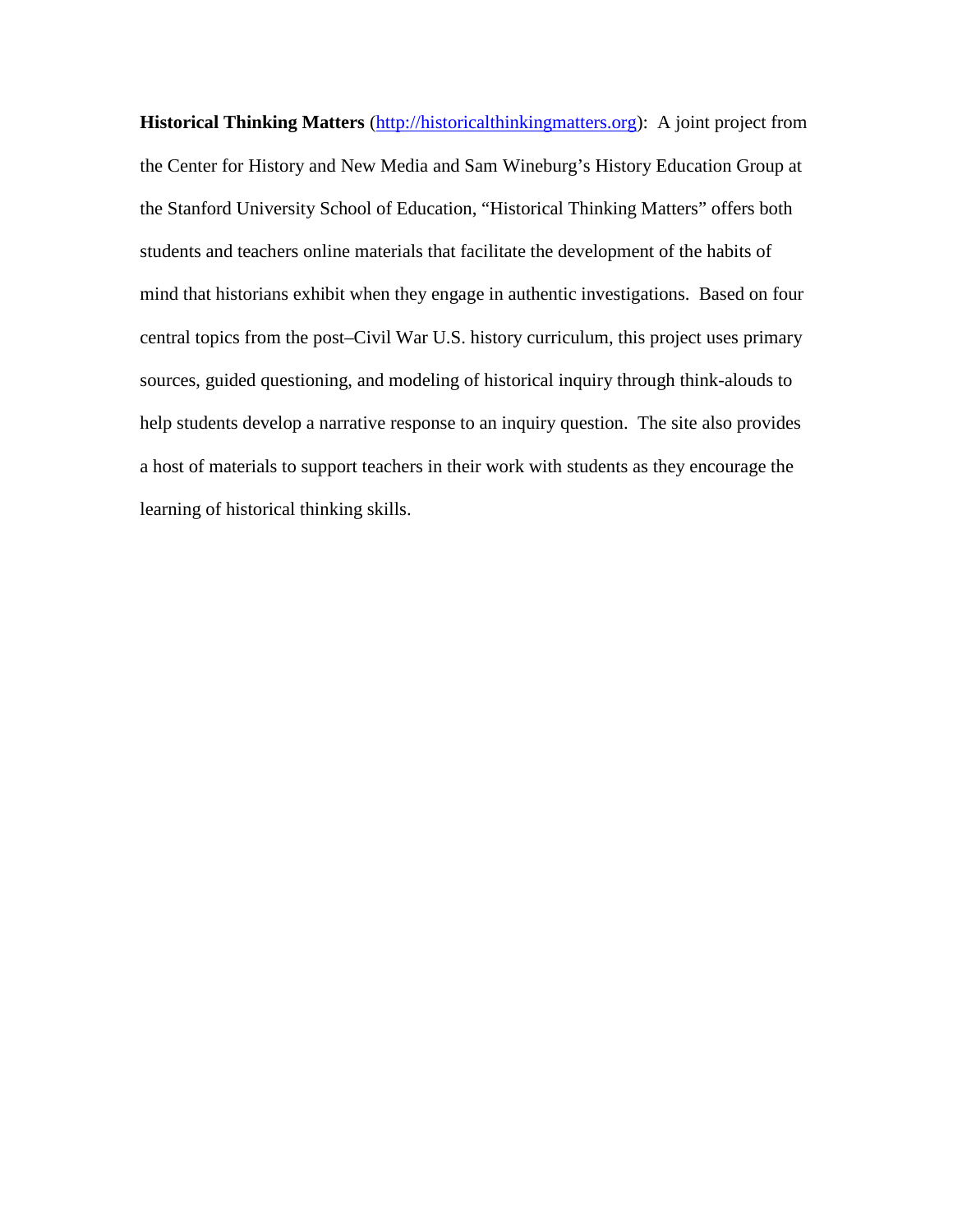# **The Center for History and New Media Web-Based Primary Sources for Classes in U.S. Foreign Relations** by Robert Shaffer Shippensburg University of Pennsylvania

The resources available on the Center for History and New Media website [\(http://chnm.gmu.edu/](http://chnm.gmu.edu/)) are so voluminous that it can take much browsing and a few hints and shortcuts to access those materials that are specifically relevant to the teaching of U.S. foreign relations. But the effort will be worthwhile, as professors will be able to locate primary sources that can be the basis of lectures, class discussions, short papers, or even full-fledged research papers by students. The CHNM website features not only its own material but searchable links to other highquality history websites, although this article will survey only the documents available directly from the CHNM site.

It is cumbersome to explain search features of a website in a narrative format, but the main steps are relatively straightforward. From the main site, one should click on "Projects," and then on "History Matters." That brings the viewer to "The U.S. Survey Course on the Web," which has its own URL [\(http://historymatters.gmu.edu\)](http://historymatters.gmu.edu/). Two main resources will then be apparent: "Many Pasts," a collection of just over a thousand digitized primary sources, and "WWW.History," an annotated guide to what the CHNM staff consider to be "the most useful websites for teaching U.S. history and social studies," which also number over a thousand. This survey will cover only the "Many Pasts" section. (The third major resource that appears prominently on the "History Matters" homepage, "Making Sense of Evidence," consists of historians explaining how to interpret a range of documents, but neither the examples nor the analyses pertain directly to foreign relations.)

As "Many Pasts" includes numerous sources that are not directly relevant to U.S. foreign relations, the key to locating relevant materials is in the next step. Clicking on "Many Pasts" and then the "full search" option will bring up a screen with a checklist of both chronological and topical categories, types of sources desired, and "History Matters" projects. Clicking only on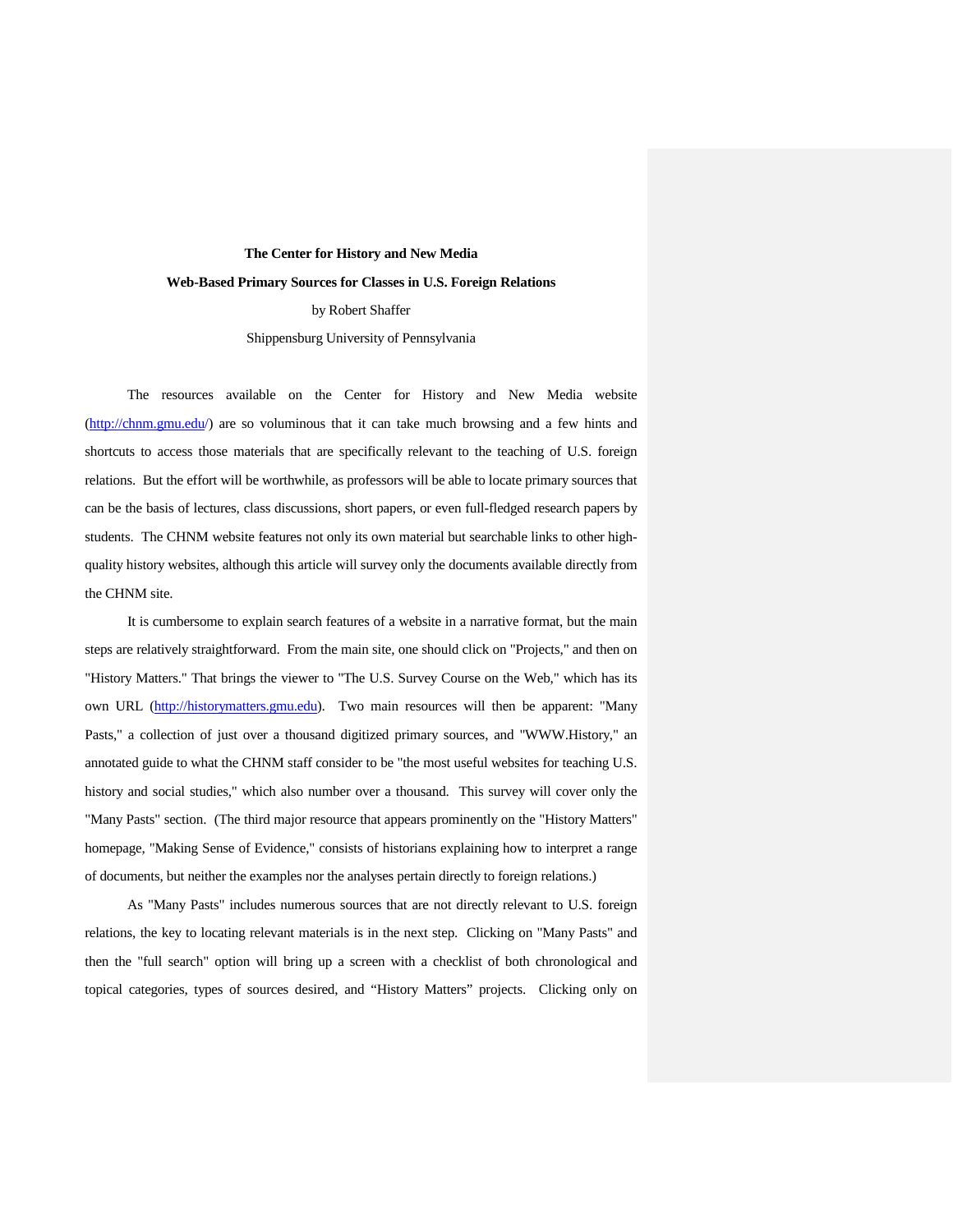"International Policy" and "Many Pasts" here brings up seventy-nine matching primary sources. (Having to click on "Many Pasts" again, after accessing the "full search" feature from that project, seems redundant, but one should get used to that quickly.) The seventy-nine sources are arranged in neither chronological, topical, nor alphabetical order, although written documents appear to precede images (photographs, drawings, and cartoons) and audio (songs, speeches, interviews).

Thus, professors looking for resources for classroom use will want to further refine the search by clicking on a chronological period, along with "International Policy" and "Many Pasts." (Alternatively, one could do a keyword search, which works nicely for some topics, such as "Haiti," but less well for, say, "Mexico," as the latter also brings in any documents about New Mexico or Mexican-Americans.) So, clicking on "Revolution and the New Nation, 1754-1820s," along with "International Policy" and "Many Pasts," brings up five sources, including a defense of the French Revolution by Benjamin Franklin Bache (the founder's grandson) from the 1790s and an 1817 account by a Connecticut sea captain of his capture and enslavement by Barbary pirates. Each document has both a full bibliographic citation and a clear and substantive introduction that puts it in its historical context and gives a sense of its significance. One can easily see how such primary sources could become part of a course reading list and discussion, the basis for a student's oral presentation, or a document-based writing assignment.

For several chronological periods the documents are sparse. Only one relevant source appears for the Civil War years: a political cartoon mocking Confederate efforts to gain British diplomatic recognition. But since many of the documents do not come from the standard selections available in many print collections, and since most were not created by the foreign policy-making elite, they can still be valuable to those who wish to integrate social history with diplomatic history. For example, the only document available on the Mexican War is a long first-hand account by a U.S. soldier of the confusion and casualties that marked the house-to-house fighting in Monterrey in 1846, while two of the few documents on the background to World War II describe the efforts in the late 1930s of Chinese-American workers to aid China in its struggle against Japanese aggression.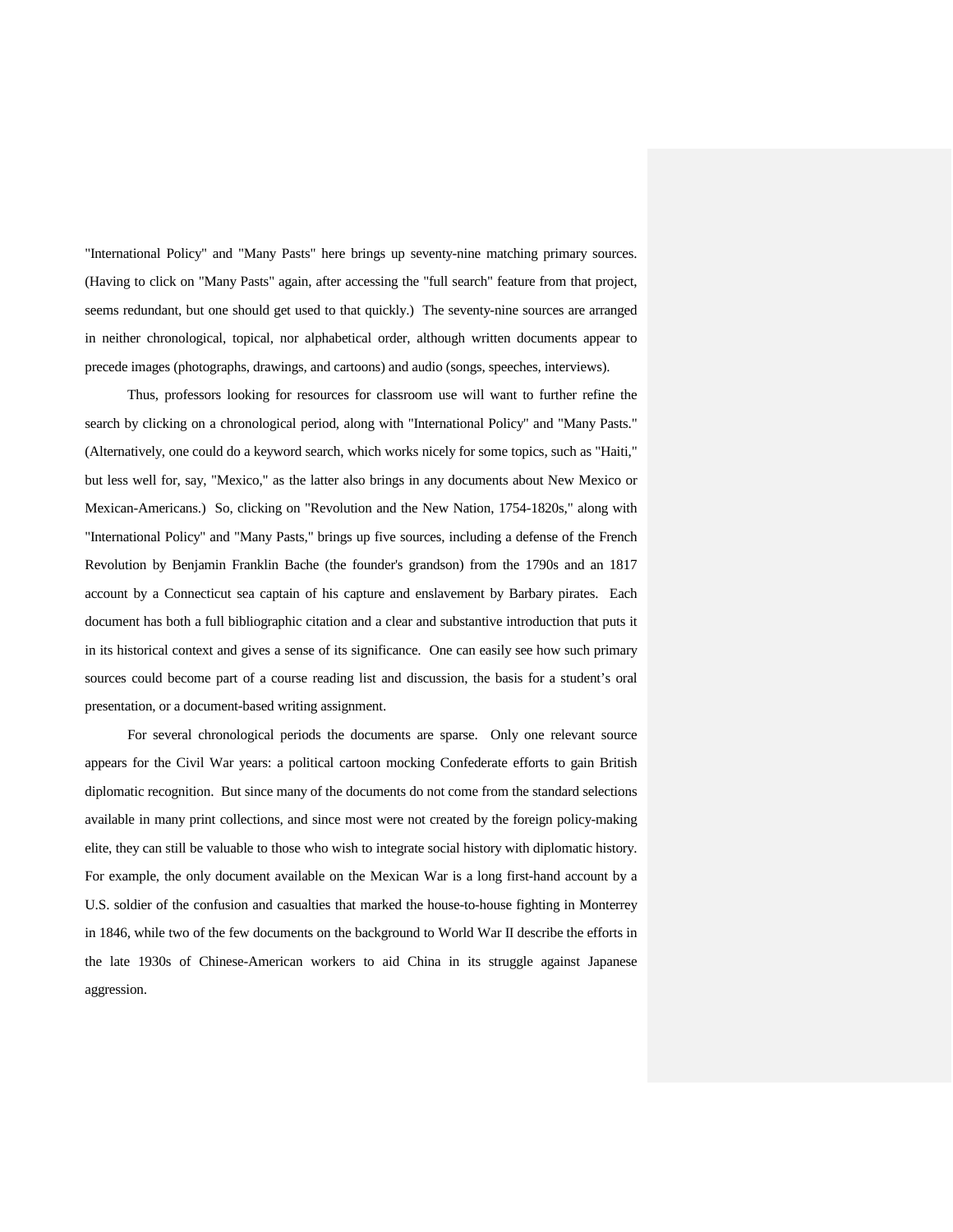The greatest number of sources—forty-one—fall between the years 1890 and 1930, and these cover especially well the Spanish-American War, its aftermath in the Philippines and Puerto Rico, World War I, and U.S. intervention in Latin America and the Caribbean. (Again, these sources are not listed in any particular order, so one must scroll through all forty-one to see all of those about the Mexican Revolution or the U.S. occupation of Haiti. Some of the sources include a hyperlink to others on the same topic.) Professors do not really need a website to access President Wilson's war message or Senator LaFollette's antiwar response—both included here—but depth can be added to standard assignments through consultation of additional sources with conflicting viewpoints, such as a March 1917 pro-war editorial from the *North American Review* and Randolph Bourne's fervent dissent.

The group of documents on the sinking of the U.S.S. *Maine* is particularly good, as it includes not only articles and editorials from Hearst and Pulitzer papers that helped push the United States to war, but also the normally neglected coverage from the *New York Times*, which advocated a much more restrained response to the explosion, along with excerpts from Admiral Hyman Rickover's 1976 investigation of the incident. One could easily envision these documents as the basis of a class debate, group presentation, or written analysis.

That the momentum towards war after the sinking of the *Maine* was based on shaky "intelligence," to say the least, raises a current issue in U.S. foreign relations for students' consideration. Many of the other documents also raise continuing themes in U.S. policy and are based on sources that are even less likely to be available in other standard collections and that represent widely divergent viewpoints. For example, there is correspondence on the Mexican Revolution between Wilson and Secretary of State Robert Lansing, an essay by radical journalist John Reed, and letters from Mexican leader Venustiano Carranza. In light of present-day rhetoric about U.S. actions abroad, students should find particularly intriguing Lansing's advice to Wilson "that we should avoid the use of the word 'Intervention' and deny that any invasion of Mexico is for the sake of intervention" [\(http://historymatters.gmu.edu/d/4949\)](http://historymatters.gmu.edu/d/4949). For a slightly later period, there is a nice set of conflicting documents on Mexico's expropriation of the property of U.S. oil

**Commented [ams1]:** Ok?

**Commented [ams2]:** Ok?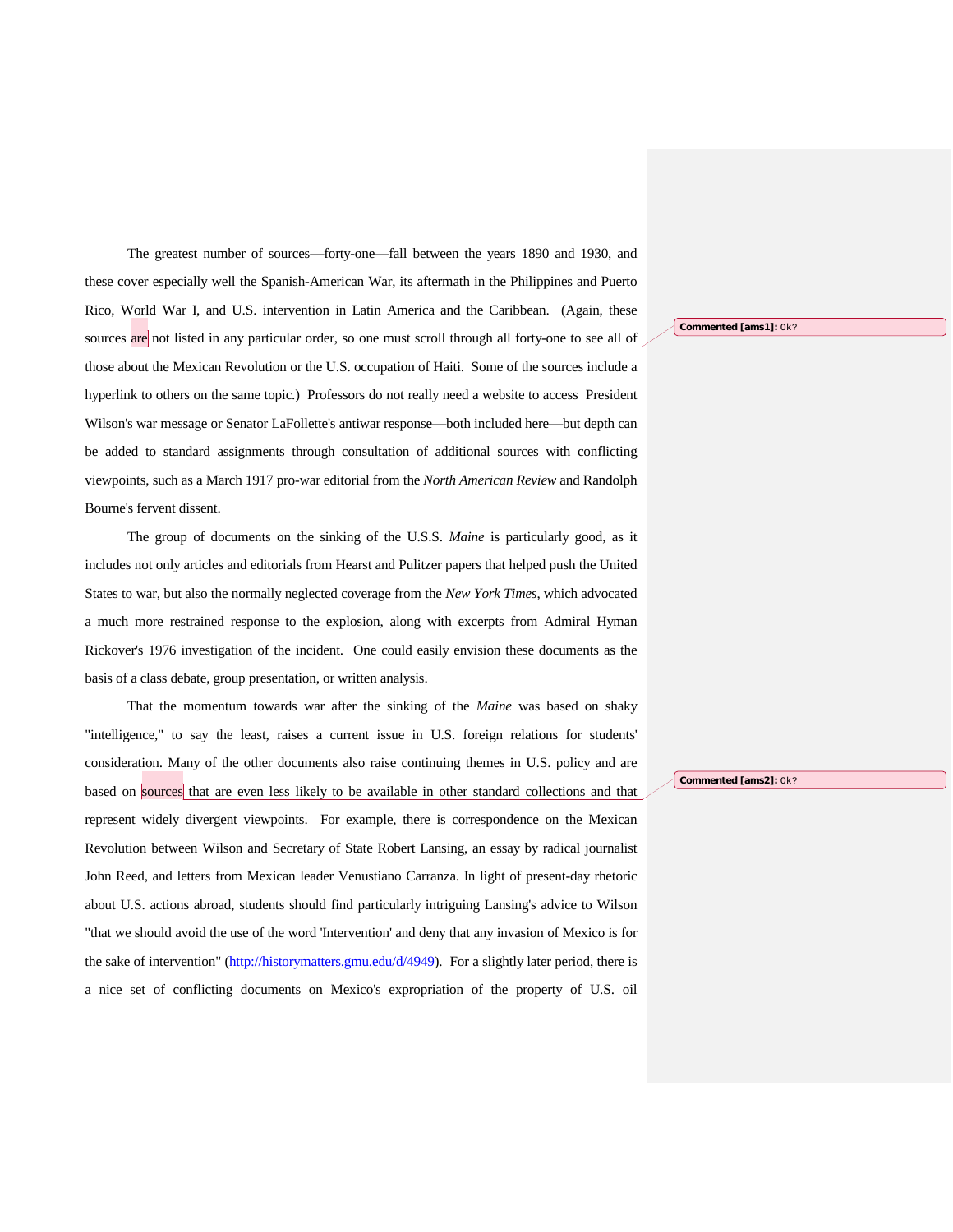companies.

Similarly, students can contrast Secretary of State Frank Kellogg's 1927 memorandum justifying the U.S. occupation of Nicaragua on the basis of a "Bolshevik threat" with the views of Nicaraguan rebel leader Augusto Sandino, in a brief 1933 statement, and Colombian journalist Alfonso Moncayo, who placed Sandino in the tradition of Simon Bolivar. One might add that a "Google" search for "Sandino" would refer students not only to Wikipedia's inevitable entry but to the bilingual website (www.sandino.org), which has an abundance of documents and essays on this controversial figure. However, the three CHNM selections have the advantage of focus, brevity, multiple perspectives, and clearer contextualization.

One also finds on "Many Pasts" Rudyard Kipling's iconic and oft-discussed poem, "The White Man's Burden," juxtaposed with three less well-known contemporary sarcastic responses. One of these responses begins: "Take up the White Man's burden/Send forth your sturdy kin/And load them down with Bibles/And cannon-balls and gin" [\(http://historymatters.gmu.edu/d/5477\)](http://historymatters.gmu.edu/d/5477). Having used the very same juxtaposition of texts in the pre-Internet age, I can attest that even students who normally shy away from poetry will be interested in the kind of textual analysis that can be done on these poems.

However, in some cases the documents are more one-sided, with a bias toward critical perspectives on U.S. policy. (The genesis of the collection of documents as a CD-ROM meant to accompany the left-leaning American Social History Project's *Who Built America?* textbooks explains the tilt.) For example, among the most recent documents included is an audio interview with an organizer against free-trade agreements. But many of these unchallenged documents will still be worthwhile for historians looking for material to engage students. The site also includes testimony from American soldiers in the Philippines about atrocities which they witnessed or perpetrated, drawn from an Anti-Imperialist League pamphlet of 1899 and reprinted in *The Anti-Imperialist Reader*, a 1984 collection edited by Philip Foner and Richard Winchester. In a 2006 review in this newsletter of Thomas Paterson and Dennis Merrill's *Major Problems in American Foreign Relations*, I lamented the elimination of such testimony from the latest edition of that **Commented [ams3]:** Ok?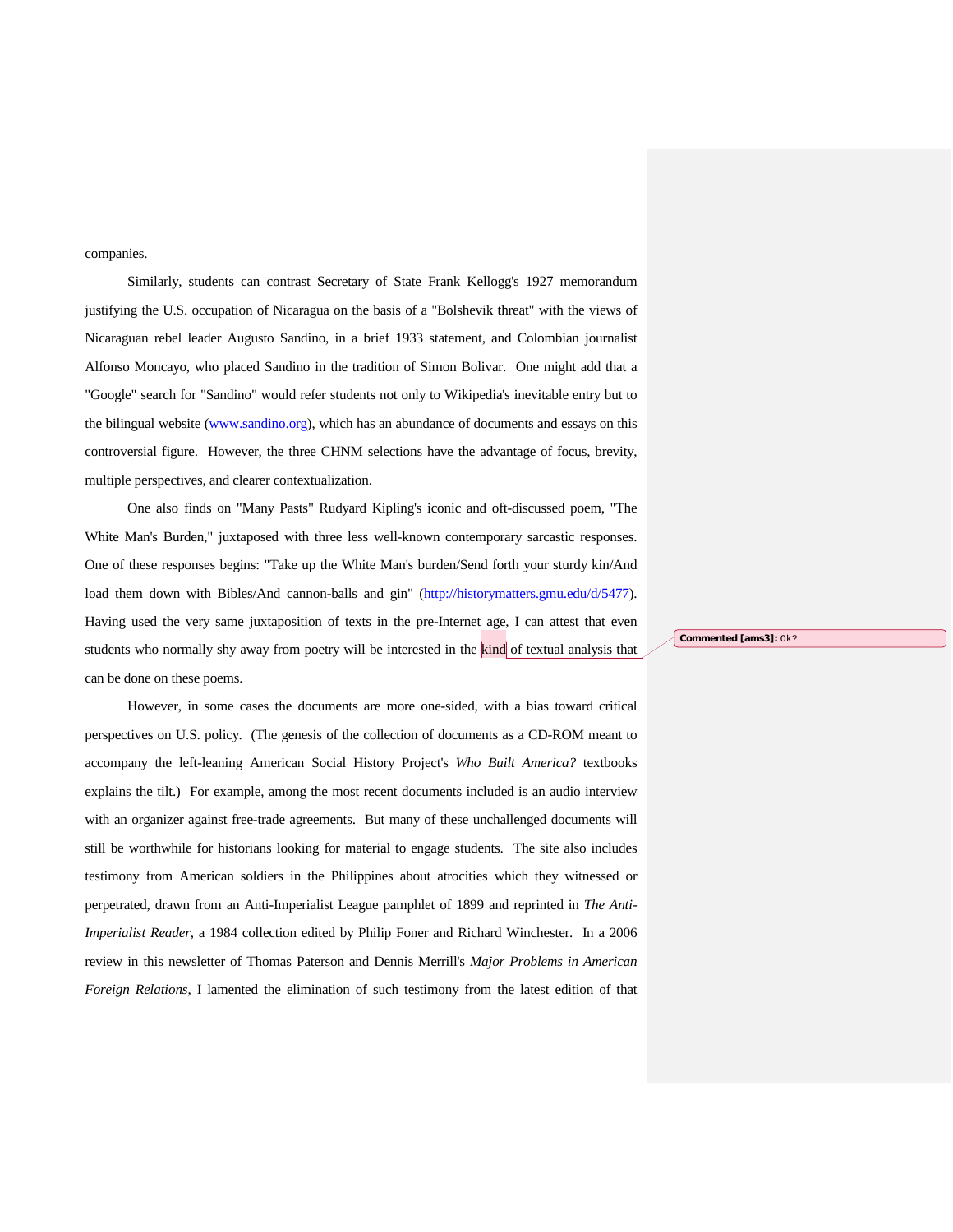collection, so this website nicely supplements what is available in that textbook. Moreover, one can see the value of the digitized documents, in that the original Anti-Imperialist League pamphlet and even *The Anti-Imperialist Reader* are not in many college libraries.

In a similar vein, a set of four documents on the U.S. occupation of Haiti in the 1910s and 1920s are uniformly critical of U.S. conduct. But this failed exercise in "nation-building," which was marked by racism and brutality and stirred enormous resentment against the U.S. presence among the populace, deserves greater consideration in diplomatic history classes. Moreover, the voices represented in these documents—the NAACP, the Women's International League for Peace and Freedom, Haiti's armed resistance, and former Haitian prisoners—help to expand the range of perspectives associated with U.S. diplomatic history.

Another document that I plan to add to the reading list of my classes in both U.S. foreign relations and U.S. immigration history is an editorial from an English-language Japanese newspaper in 1924, entitled "The Senate's Declaration of War." According to the editorial, the exclusion of Japanese from the United States in the Immigration Act of 1924 "has given a shock to the whole Japanese race such as has never before been felt and which will undoubtedly be remembered for a long time" [\(http://historymatters.gmu.edu/d/5077\)](http://historymatters.gmu.edu/d/5077). This document demonstrates the connections between immigration issues and foreign relations, which deserve greater attention in our teaching and in our field as a whole, and it exposes students to an oft-neglected facet of Japanese resentment toward the United States that contributed to tensions in the 1930s and war in the 1940s. (Of course, I am not equating racism in U.S. immigration policy with the unannounced military attack by Japan at Pearl Harbor, nor would I suggest that immigration restrictions constituted the major reason for Japan's attack. Nevertheless, students should be encouraged to appreciate multiple causes of conflict and to analyze the wide-ranging repercussions of specific actions.)

Logistically, some of the photos, cartoons, poems, and brief documents can be projected onscreen in many classrooms to accompany lectures and stimulate student responses, while lengthier documents could be assigned on a course syllabus, or, as appropriate, printed and distributed in class. Two technical considerations may pose problems, however. I was not able to access the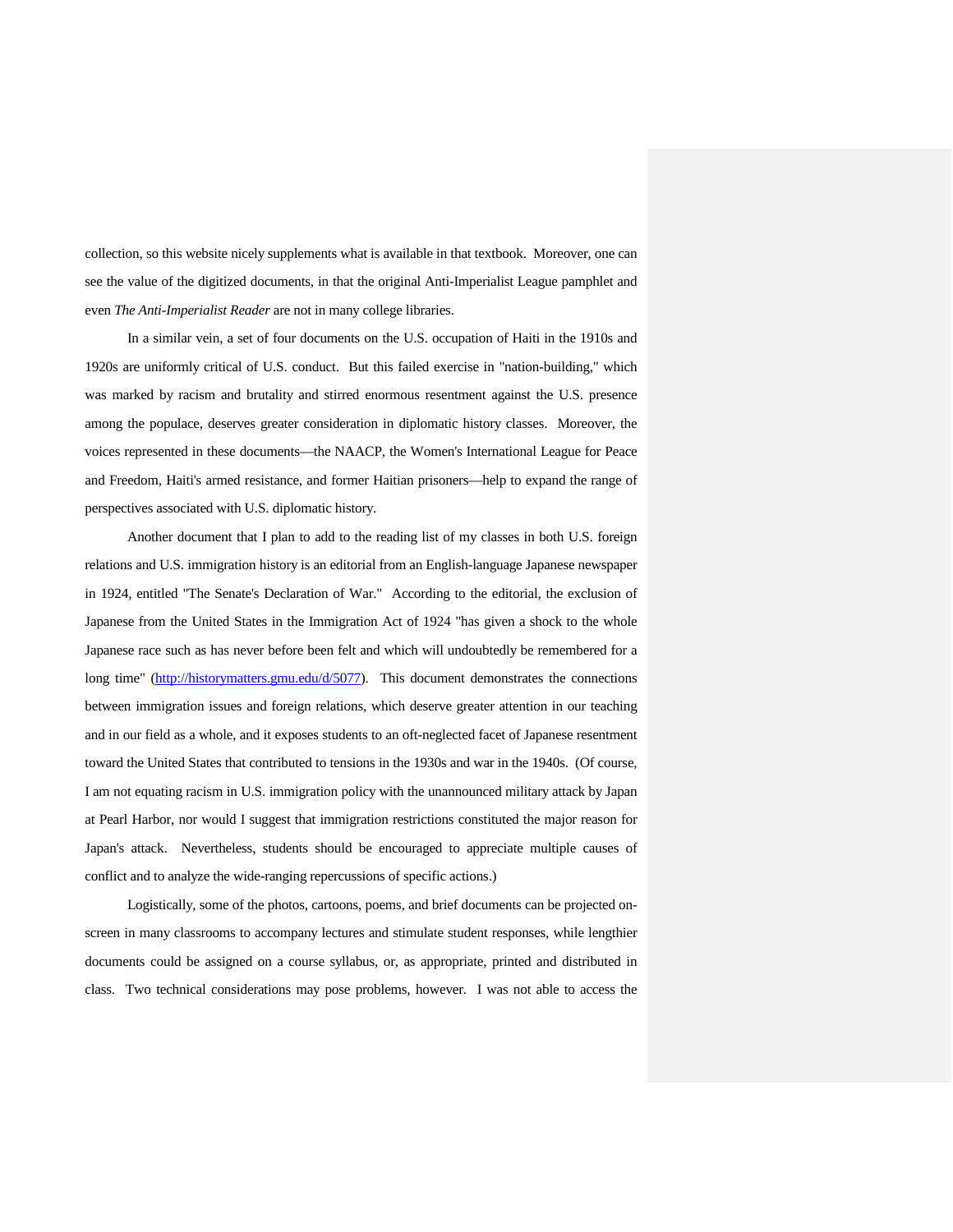audio components of documents (a World War I-era song, for example), despite using two different computers that had audio capabilities. Also, when documents are printed from the website, the distinction between the introduction and the document itself becomes unclear, which may confuse undergraduates as they analyze primary sources.

In addition, searching under "International Policy"—the most relevant topical category for our field—does not always provide access to all relevant documents. For example, a search under "Immigration and Ethnicity" for the years 1890-1930 brought up an attack by a U.S. clergyman on German atrocities in World War I, although this document had not appeared under "International Policy." Meanwhile, a search under "African Americans" for the period between 1754 and the 1820s yielded two brief documents from 1797 on the reaction of U.S. slaveowners to the Haitian revolution, an issue that is also relevant to U.S. foreign relations. Finally, the keying of some documents to chronological periods is not always clear. Interviews with Carl Oglesby, a leader of Students for a Democratic Society, and with Kent State massacre eyewitnesses come up under "Contemporary U.S., 1968-Present," but not "Postwar U.S., 1945-Early 1970s," despite the overlapping years and the fact that other documents on the Vietnam War appear in the "Postwar U.S." category.

Good professors will continue to find primary sources for classroom use in many places, from readers designed for student use to specialized published collections, their own archival and newspaper research, and specialized websites. But for well-chosen documents with clear introductions on a variety of topics and from a wide range of historical actors and perspectives, professors of U.S. foreign relations will do well to spend some time on the "Many Pasts" section of the "History Matters" website.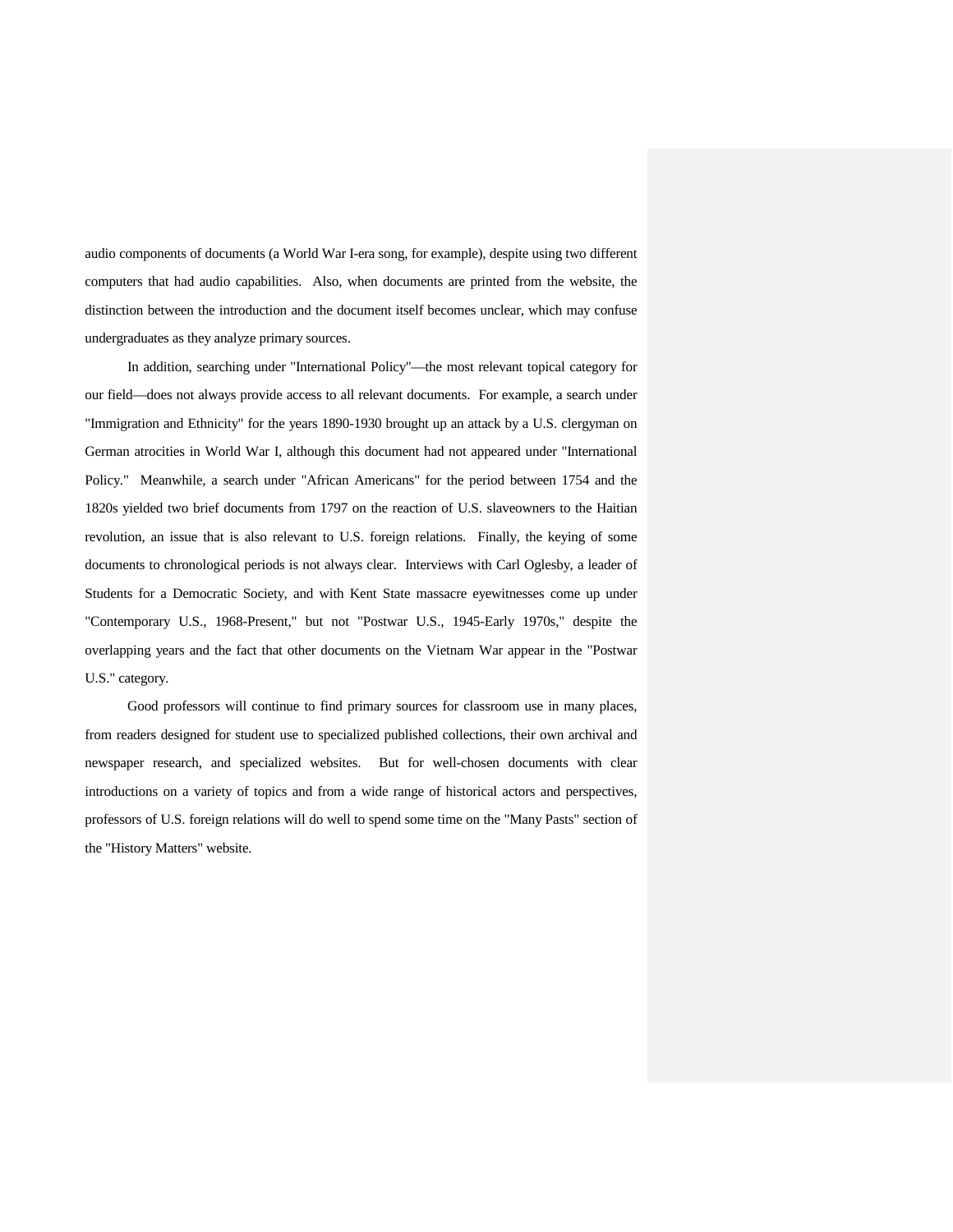Never Hesitate to Explore, or How One Thing Led to Another by Carol Jackson Adams, Ottawa University Greater Kansas City, Overland Park, Kansas

The members of the SHAFR Teaching Committee charged with assessing the Center for History and New Media (CHNM) website shared their pleasant surprise at the gold mine of available documents, assignments, essays, and appropriate digital resources. I was familiar with "History Matters: The U.S. Survey on the Web" and had successfully used its syllabi for my own course development numerous times. For the conference panel presentation and subsequent article, I explored the "unknown" of other sites produced by the center, with immediate rewards.

My goal was to introduce other professors to the practical application of varied CHNM resources, particularly in areas beyond their own expertise. In small liberal arts universities such as my own, professors teach a broad range of history courses and often must search for new materials every term. In addition, as higher education institutions increasingly emphasize distance learning, professors must locate appropriate websites, develop worthwhile assignments, and design rigorous online courses, all while juggling countless other responsibilities. CHNM provides an academically sound solution to the questions of "Where and how do I begin?"

I approached the CHNM website thematically, searching the projects "History Matters" [\(http://historymatters.gmu.edu\)](http://historymatters.gmu.edu/), and "World History Matters" [\(http://worldhistorymatters.org\)](http://worldhistorymatters.org/), that contains two resource centers "World History Sources" and Women in World History." Initially I looked for topics in Middle Eastern history, a subject in which nonhistory majors, and often majors as well, have little or no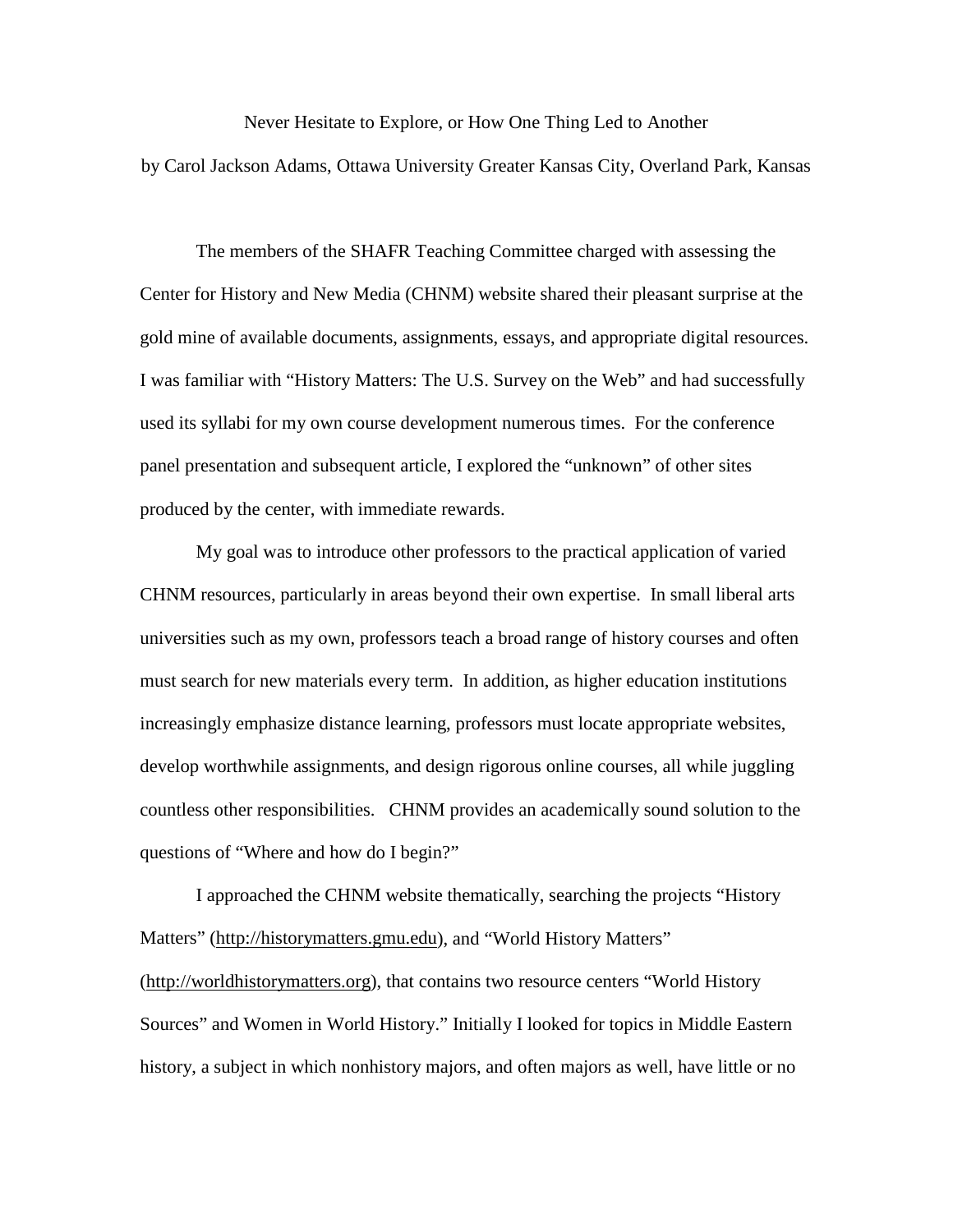background. Using documents from both these resource centers I developed the following unit, which addresses one small aspect of that void, develops the skill of analyzing primary documents, and emphasizes the impact of foreign relations on social and cultural history.

"World History Matters" is currently not as extensive as the resource bank for U.S. history, but it contains world history sites that I would never have found on my own. The section of "World History Sources" entitled "Unpacking Evidence" introduces different types of primary documents. My first goal was to locate accessible official documents that would be appropriate for a course in twentieth-century world history. Many of the resources developed by the center are interactive; the exercise under "You Be the Historian" is an excellent example. Students read four excerpts from the Mandate for Palestine, dated July 24, 1922, granting the British government control over that region and arguably contributing to future problems in Palestine. Several highlighted phrases are hyperlinked for additional information, maps, and definitions, including crucial terminology such as "Jewish National Home." Students can type and save notes directly on the webpage to compare their views with those in the "Historian's Commentary," which in this case is written by David Trask of Guilford Community College. He analyzes the consequences of the mandate for the Arab population then and in the future. Ideally, these materials essay would prompt students to wonder about life for the Arab population living under the British Mandate, while taking into consideration the implications of the term "Jewish National Home."

"Women in World History" offers additional primary documents such as oral histories and photographs. This curriculum resource center incorporates gender in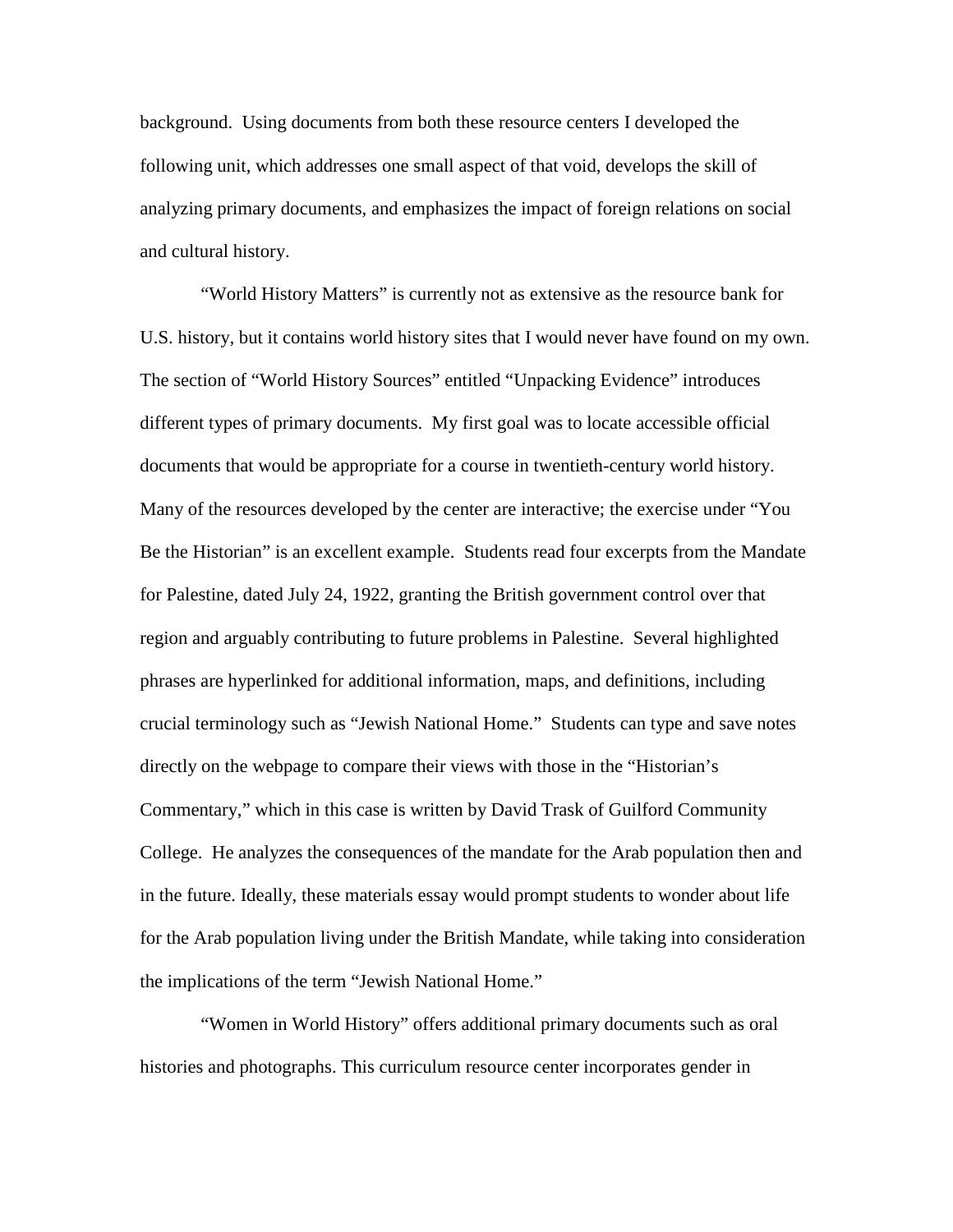numerous case studies that can be used in world history, western civilization, and foreign relations courses. Students find it more difficult to analyze primary sources other than documents and may need additional background assignments in preparation. If so, "Making Sense of Evidence" on the "History Matters" site may be helpful. It includes insights into "Making Sense of Oral History" and "Making Sense of Photography" that teach students the correct questions to ask when utilizing these primary sources.

Such fundamental assignments increase the likelihood that students will understand the case study modules located in "Scholars Analyzing Evidence." I focused on oral history interviews with Sa'ida Jarallah, a Muslim woman who lived in Jerusalem under the British Mandate in the 1930s. Active in the Palestinian Women's Movement, Jarallah exemplifies the importance of education that exposed Muslim women and Christian women to each other and fostered better relations between them. The oral history interview, accompanied by photographs, poses questions that dispel students' stereotypes of Muslim women. The struggle to maintain traditional values despite exposure to Western styles of dress and leisure easily transcend time and provide a foundation for discussion about Muslim women today and their exposure to Western culture. Additional photographs of the city's Arab population bring to life the consequences of post–World War I policy decisions.

Further search on the "Women in World History" website under "Primary Sources" led me to a "Framing Essay" that explains the context of viewing primary sources in relationship to gender. The author, Nancy Wingfield, writes that "women have subscribed to many different political, social, cultural, or economic agendas, and these must be taken into consideration to understand women through primary sources." The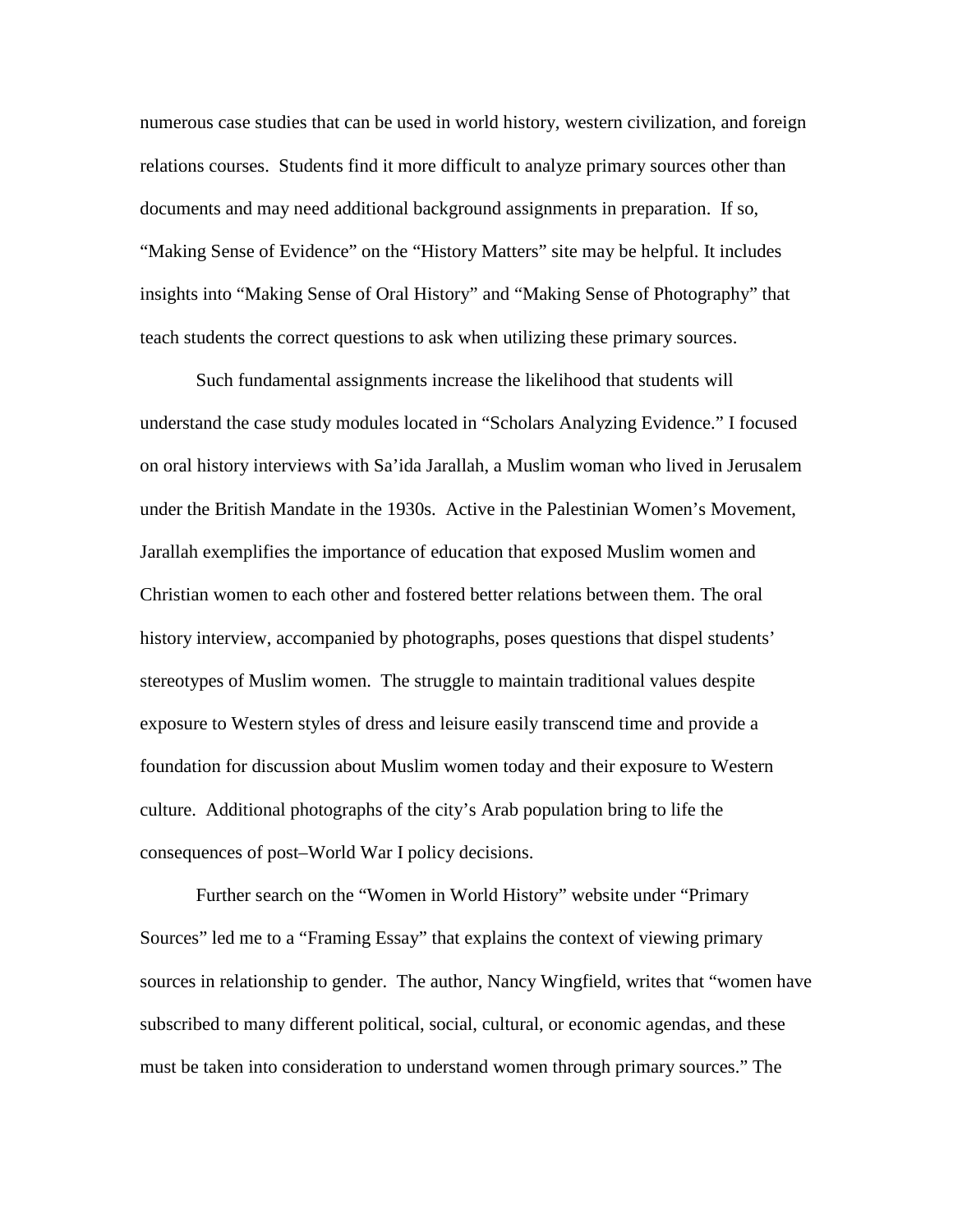gender differences presented in Wingfield's essay undoubtedly will foster critical thinking by students and are applicable to an array of courses, whether used to promote participation on discussion boards in an online format or to stimulate discussion in a traditional classroom.

 Tackling the more familiar topics of imperialism and nationalism, I searched the "Digital Blackboard" listing of web-based assignments under "History Matters." Paul A. Kramer's article, "Empires, Exceptions, and Anglo-Saxons: Race and Rule between the British and United States Empires, 1880-1910" published in the *Journal of American History* in March 2002 (Vol. 88, no. 4) analyzes the rationalization of empire based on Anglo-Saxon superiority. The author directs students to hyperlinked political cartoons, images, maps, and an advertisement from the Sears, Roebuck and Co. Consumers Guide for lecture material on the Spanish-Cuban-American War, the Philippine-American War, and the Anglo-Boer War. Students then must assess the depiction of race, war, and imperialism in contemporary popular culture. Although the essay and stimulating questions incorporate various primary sources, I found that personal accounts were lacking.

 One of the most helpful sections of the "World History Matters" project is "Finding World History," which contains reviews of websites, primary source archives, and teaching strategies organized by regions and time periods. Searching the Pacific Basin Region led to the "Diary of George Percival Scriven: An American in Bohol, The Philippines, 1899-1901" [\(http://scriptorium.lib.duke.edu/scriven\)](http://scriptorium.lib.duke.edu/scriven). The Duke University website supplemented the Scriven Collection with photographs from other collections related to the Philippines, several of which focus on the timely concepts of the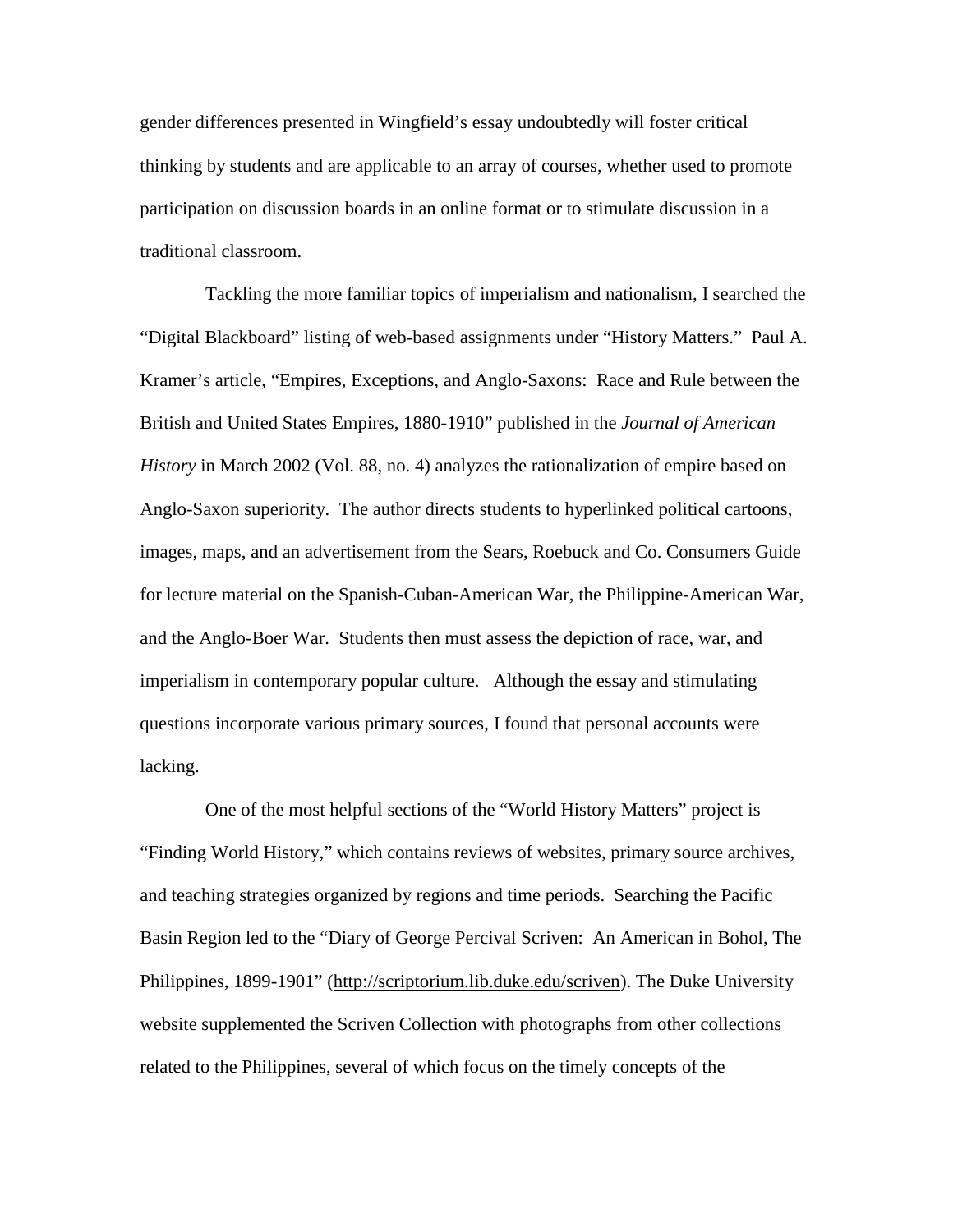importance of religion in the Filipino culture and the determination of insurgents. To explore the impact of the motion picture industry's portrayal of war, a search under "Finding World History" also uncovered "The Spanish-American War in Motion Pictures," including a section on the Philippine Revolution designed by the Library of Congress [\(http://memory.loc.gov/ammem/sawhtml/sawhome.html\)](http://memory.loc.gov/ammem/sawhtml/sawhome.html). The featured framing essay under "Finding World History" is by Deborah Vess, professor of history and interdisciplinary studies at Georgia College and State University. Her essay shows how to evaluate online sources in world history and is useful to novices and experts alike.

These few examples illustrate the breadth of digital resources available that might go untapped without the guidance of the Center for History and New Media. As is often the case with any type of research, one discovery leads to another and another. Because of the sheer volume of quality materials, the search itself is time consuming, but I found that the reward is better, more creative course preparation.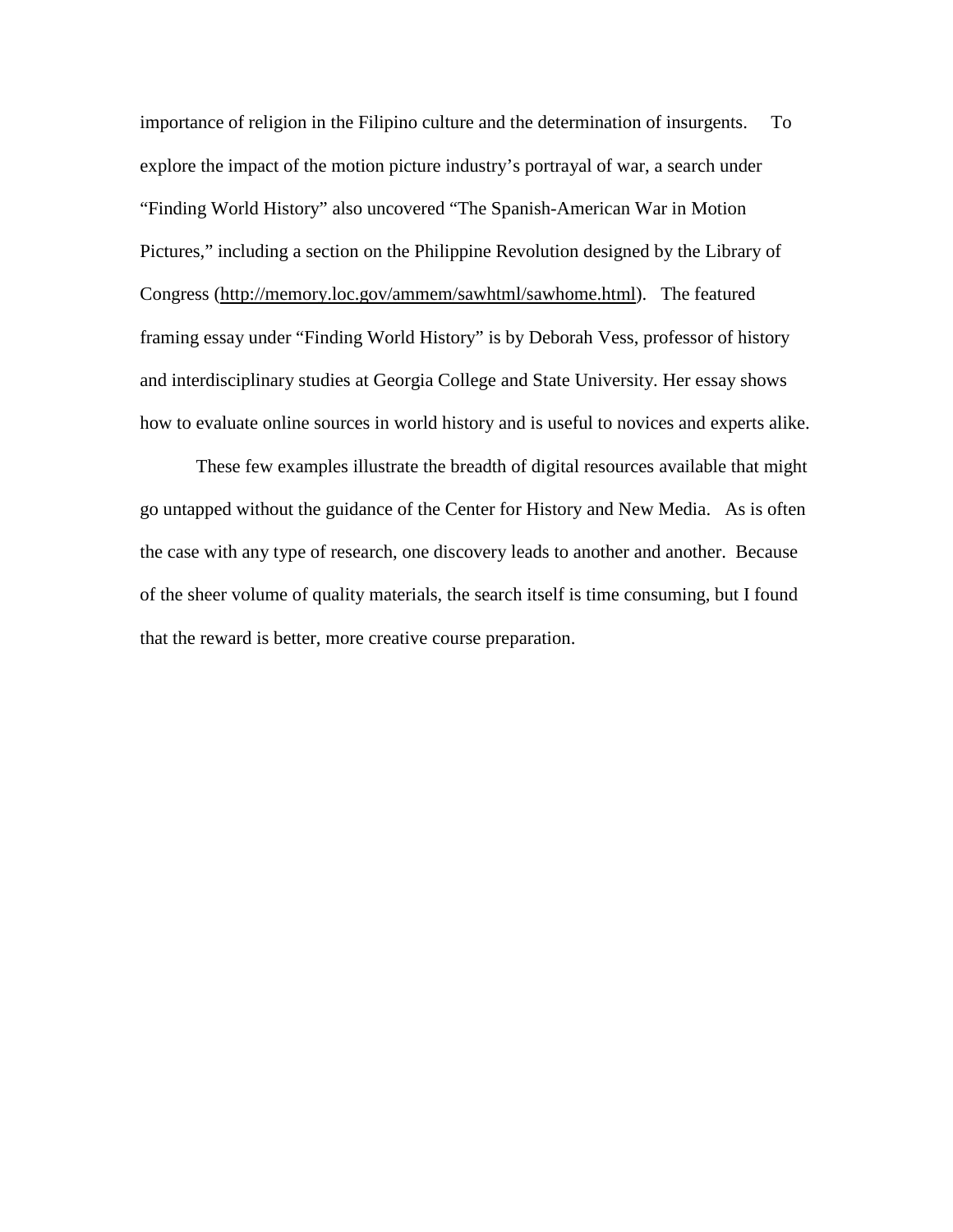# **Using Low Tech to Teach High Tech: Confessions of an Involuntary Luddite**

by Catherine Forslund, Rockford College, Rockford, Illinois

I would really like to use much more technology in my teaching, but time constraints keep me from learning more about the technology that would be useful to my students. Thus, I tend to shy away from discussing it or promoting it very much in the classroom, and that makes me seem much more of a Luddite than I am or want to be. *History Matters: A Student Guide to U.S. History Online* by Alan Gevinson, Kelly Schrum and Roy Rosenzweig (Boston, 2005) is a great way to provide information to students that I do not feel competent to deliver. The authors, all involved with the *History Matters* website [\(http://historymatters.gmu.edu\)](http://historymatters.gmu.edu/), offer this book as a "basis for using the web to create innovative and engaging assignments for the undergraduate survey of American history or even research seminars in history organized around online primary sources" (vi).

Despite what is commonly thought, given the electronic proclivities of their generation, many students do not really know as much about how to use the Internet as one would think. They often accept any website as an authority and know little about how to evaluate sites or the sources they contain. A book like this has much appeal as a way to show students the right way to use and evaluate the richness of sources that exist on the web today.

This text could be used in introductory history courses, including surveys, or in upper-level courses, including research seminars. *History Matters* has two primary parts, both of which are valuable for teaching. First is the introduction, which at twenty pages is of a length most students can be induced to read. It gives an excellent overview of basic primary/secondary source distinctions and how to evaluate and analyze history websites. This is an issue most students struggle with; some know the difference between primary and secondary sources when they come into history classes, but many do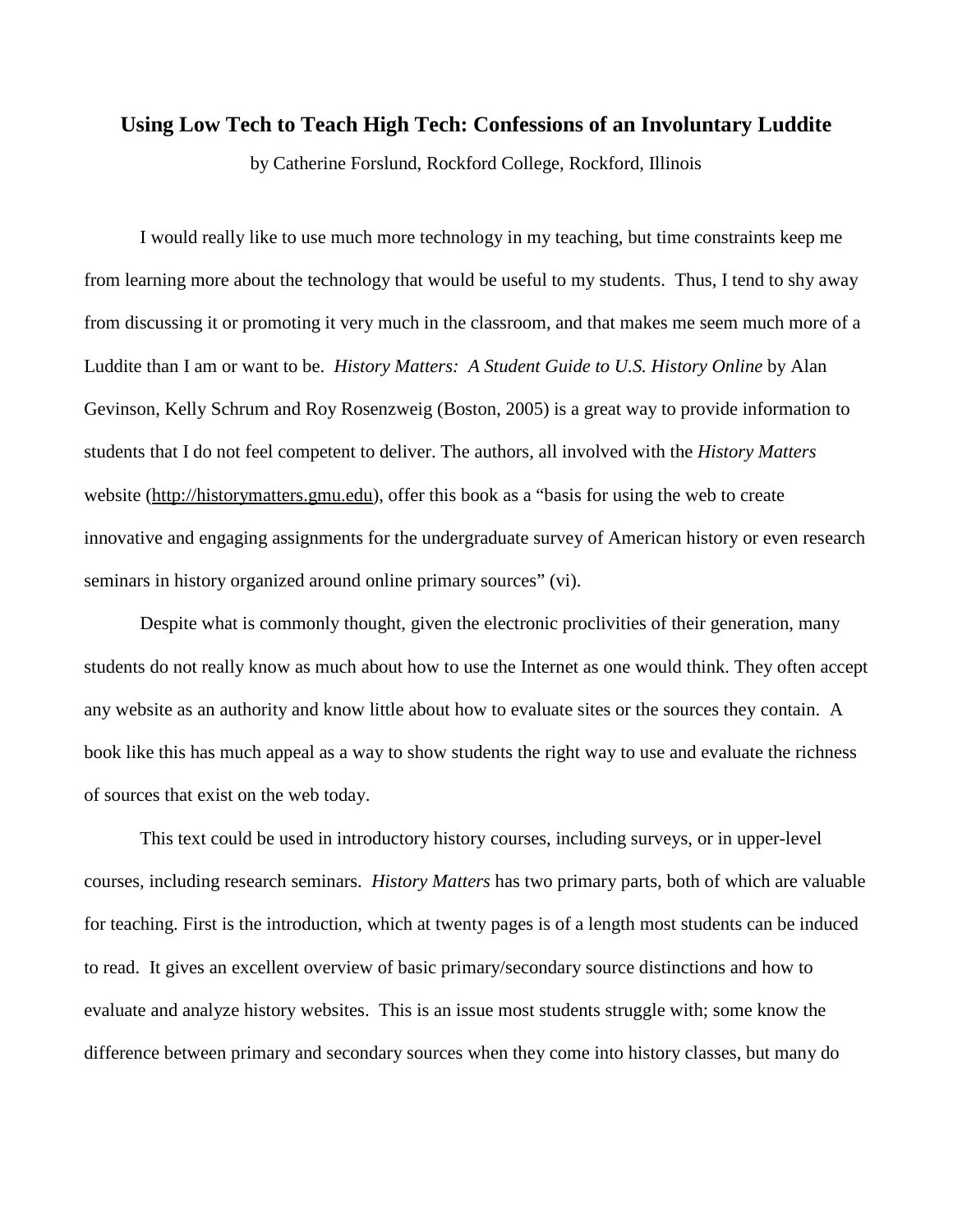not. In addition, evaluating the validity and veracity of websites is something even well-trained historians can find daunting, so it is no wonder students fare little better in doing so.

On page 3, the authors provide a very useful comparative chart that lists primary vs. secondary sources. While this might seem an elementary exercise, their examples are quite subtle:

Primary: musical recording / Secondary: blog about jazz Primary: photograph / Secondary: article on photo journalism in history journal Primary: advertisement / Secondary: *Smithsonian* article on '40s appliance ads Primary: 1580 Portuguese map of America / Secondary: modern map of Portuguese colonies

These examples show distinctions that many students must recognize if they are to know what to do with source materials. In addition, the text gives a description of how secondary sources might utilize the same primary sources, showing the value and necessity of 1) using a multiplicity of primary sources and 2) presenting multiple sides of an argument to give a full picture. The text's example relates to the cause-and-effect relationship between advertising and consumer behavior. It walks students through different arguments on the question and shows them how to use different specific sources to address it, such as sources that provide primary documents but little or no analysis or online exhibits that present mostly secondary material and a point of view.

Using another example—holocaust denial websites—the text segues into a discussion of how to evaluate websites. It provides pertinent questions for students to bring to their use of web sources and shows what to look for when reviewing a site. Who created the site and put together the materials for it? Who is the host or publisher? (A chart is included to explain domain name codes.) When was the site created? Are there recent updates? Does that matter?

Additional questions help determine a site's reliability and usefulness for student objectives. What is the purpose of the site? Is it presenting facts or opinions? Is there any bias or point of view? Is it trying to sell something? Who is its intended audience? It is particularly important to ask what kind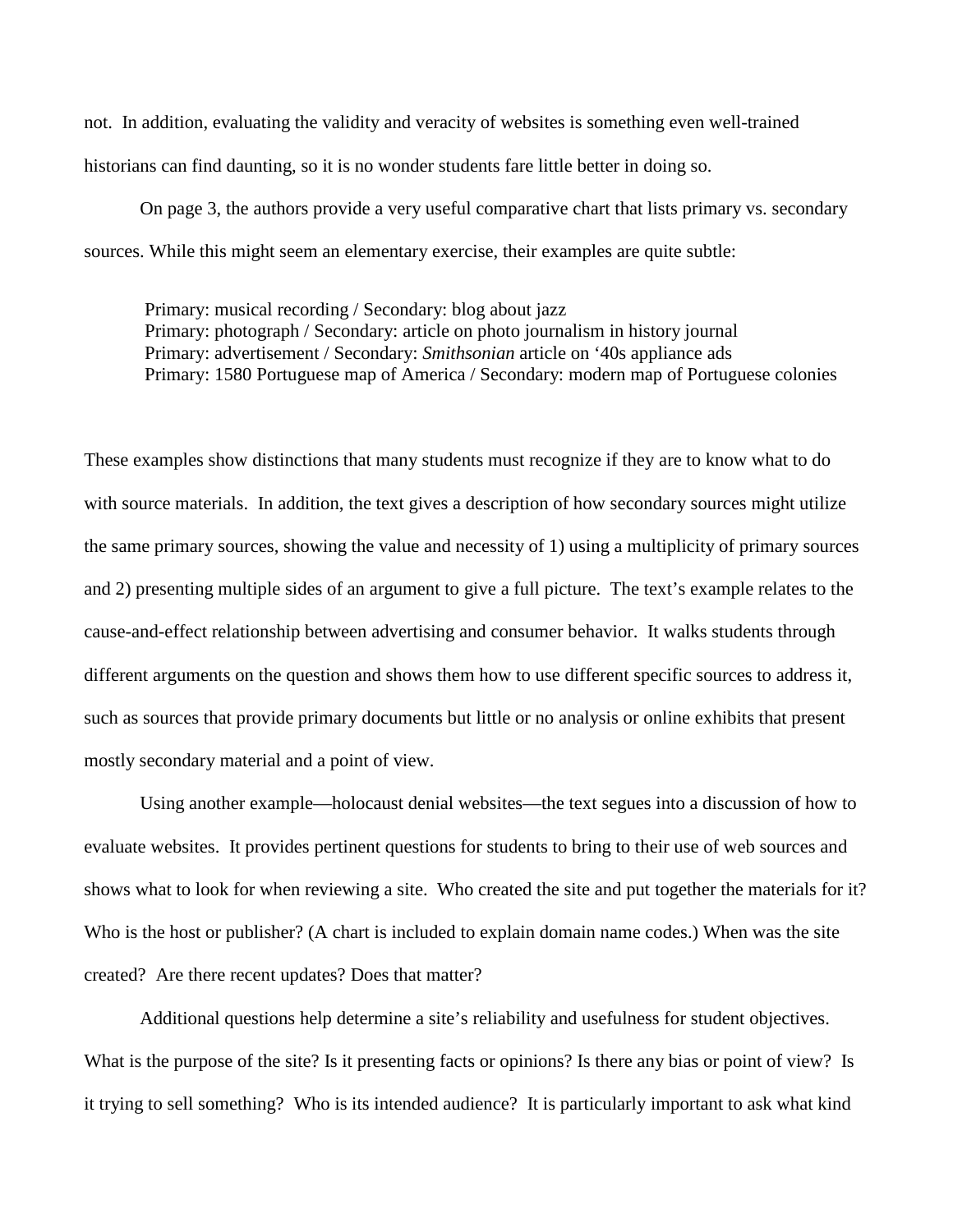of resources a site offers and then evaluate them by determining whether the primary sources are fulltext or edited and whether they are well documented. The analysis of one specific item, the "link check" function for websites, is particularly illuminating; the authors show how to assess a site by looking at how many and what other sites provide links to the one being examined.

*History Matters* also provides information for analyzing primary sources that are found on the web. Of course, this information is useful for documents found in an archive as well. The various questions to ask of documents are presented clearly for students: the who, what, when, how, and why. By walking students through the process of analyzing primary documents, the text helps them understand how the process of history works and how historians do their work. It also illustrates the power of primary sources and their potential for manipulation.

A final, vital component of the introduction is its coverage of plagiarism. The authors give specific references to Internet sources and formats for citing various sorts of online sources, but they also discuss the topic generally. (Clearly, as college faculty know, it cannot be mentioned too often.) Some steps are offered to help students avoid plagiarism. The *mantra* of avoidance is included— "always credit the source of direct quotations, paraphrased information, and other people's ideas" along with some websites to help students with research, plagiarism and documenting questions (19-20).

The second portion of the book, which is over a hundred pages, is an annotated listing of 250 websites the authors believe represent the best materials for studying U.S. history. The authors make it very clear that they do not feel this is in any way a "definitive" list of history websites, but they reviewed over five thousand sites and selected those they felt best illustrated "the strengths of the Internet for learning about the past and the incredible range of resources and perspectives available," from historical engravings, maps, and newspapers to oral histories, audio and film clips, and photographs (21).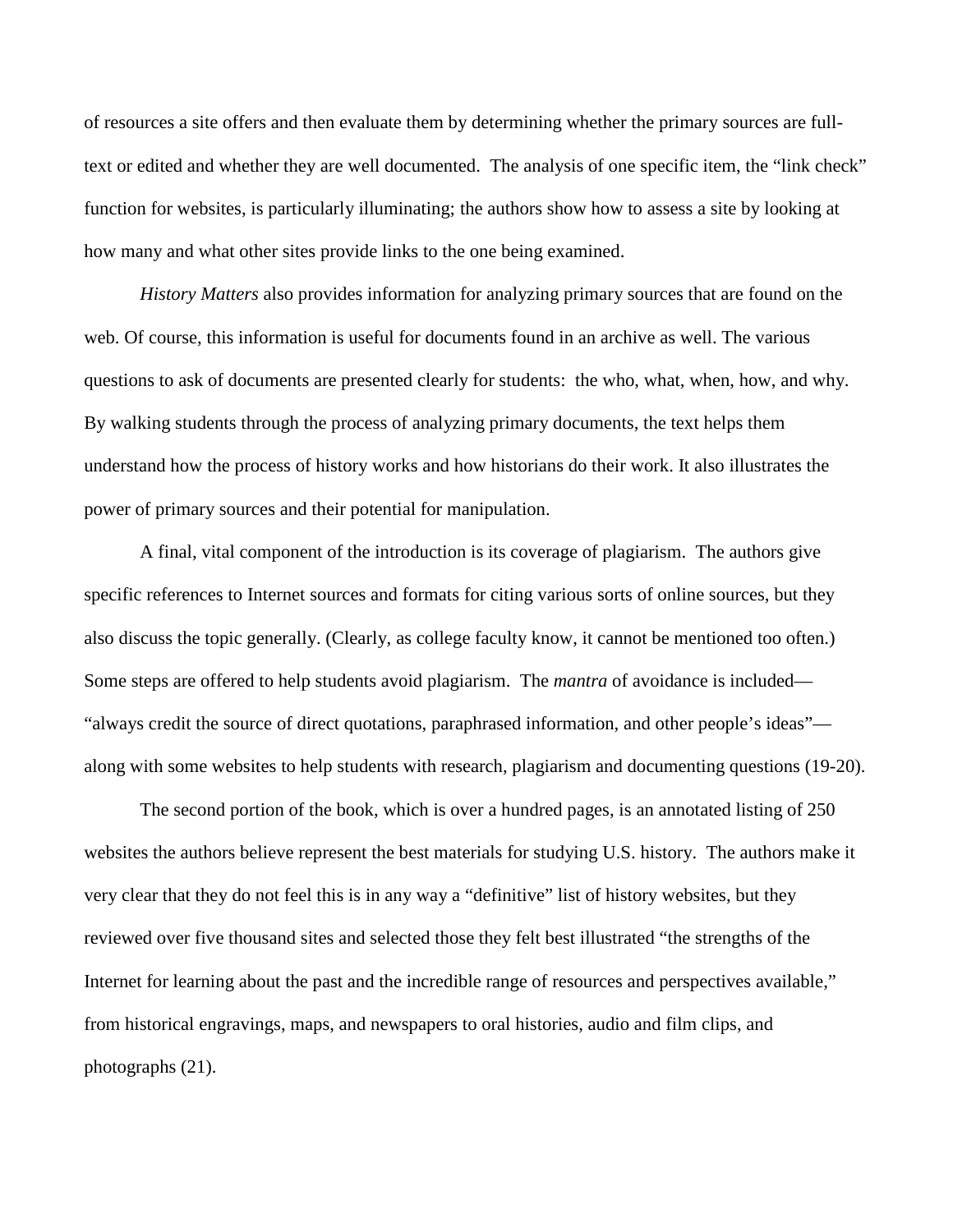The sites are arranged in a number of categories, making it easy to focus on more specific topics of research. Categories include a large general one with thirty-six sites. The rest are divided into nine different chronological divisions—to 1763, 1754-1820s, 1801-1861, 1850-1877, 1870-1900, 1890-1930, 1929-1945, 1945-early 1970s, 1968-present. Like those in most college survey textbooks, these divisions are also topical, which accounts for the overlapping years.

Each site is annotated by the authors with a paragraph describing what is contained in the site. There are also icons indicating the type of sources it offers—textual, visual images, audio materials, or film/video materials—and whether the site charges a user fee (clearly indicated with a \$\$ symbol). In addition, many of the annotations include a last sentence briefly explaining its value to the researcher: "These materials demonstrate the value of archaeology for historical research" (45) or "This valuable website… emphasizes the complexity of conflicts persistent throughout twentieth-century American history" (89). Some include comment on particular strengths or weaknesses of the site.

Following the website listings are several other useful items. First is an appendix titled "Using Search Engines Effectively," which provides "some tips on getting the most out of your Internet searching" (135). Second is the handy glossary of "common Internet terms," which might well teach students how much they do not know about the Internet. And last but most certainly not least are two indices: one of primary sources and the other a subject index. The first is divided into nineteen different categories of primary source materials and lists all the sites in the book that have film and video, for example, or photograph sources. The second allows searches by topic, such as Mark Twain, Vietnam War, or consumer culture.

All together, this text illustrates how to help make electronic history source materials available to our students. While students generally feel they are very net savvy, finding CIA records on the 1954 Guatemala coup is not the same as operating an Xbox. *History Matters*—using the old tech of print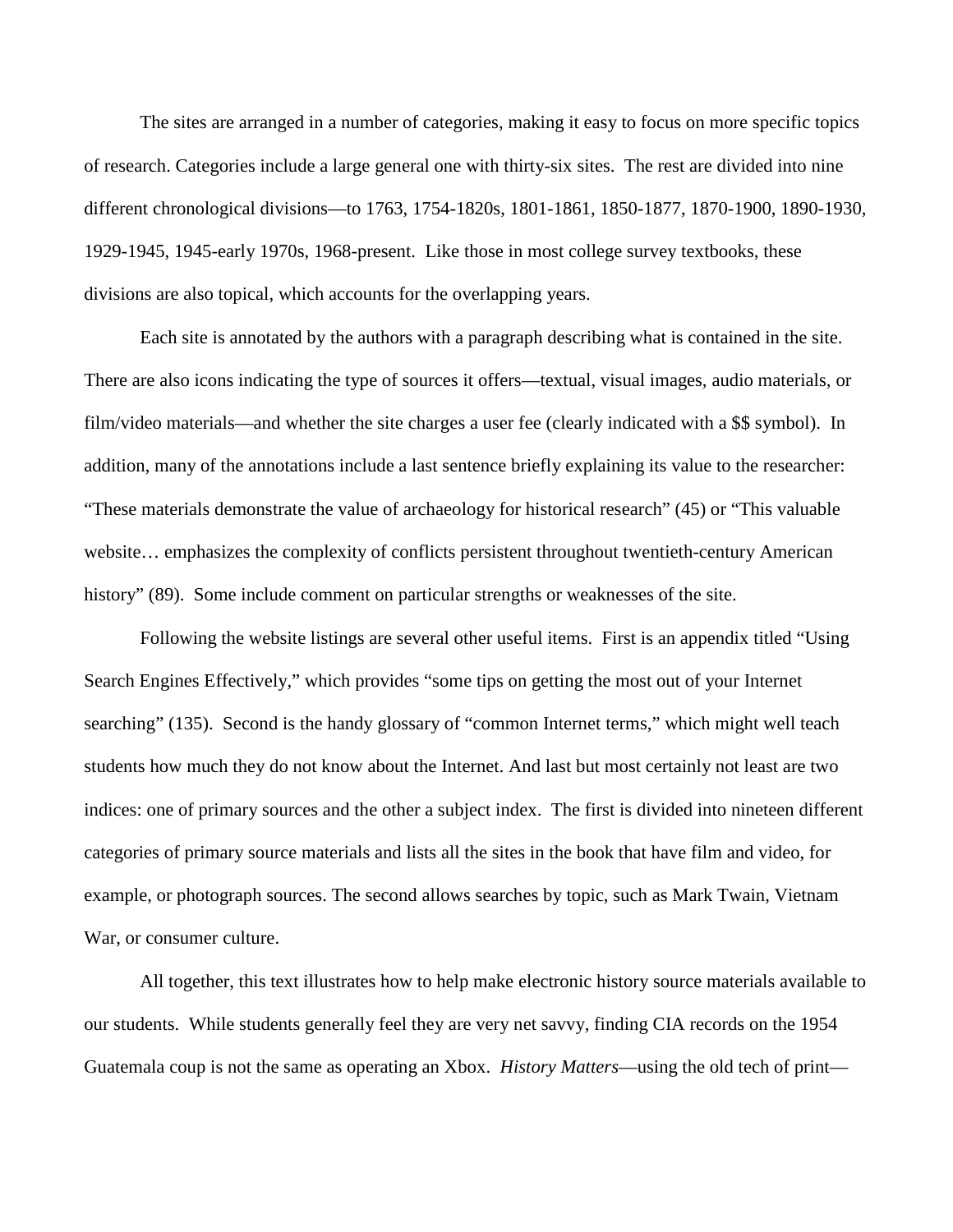makes the new-tech world of digitalized historical records accessible to students in a very informative way.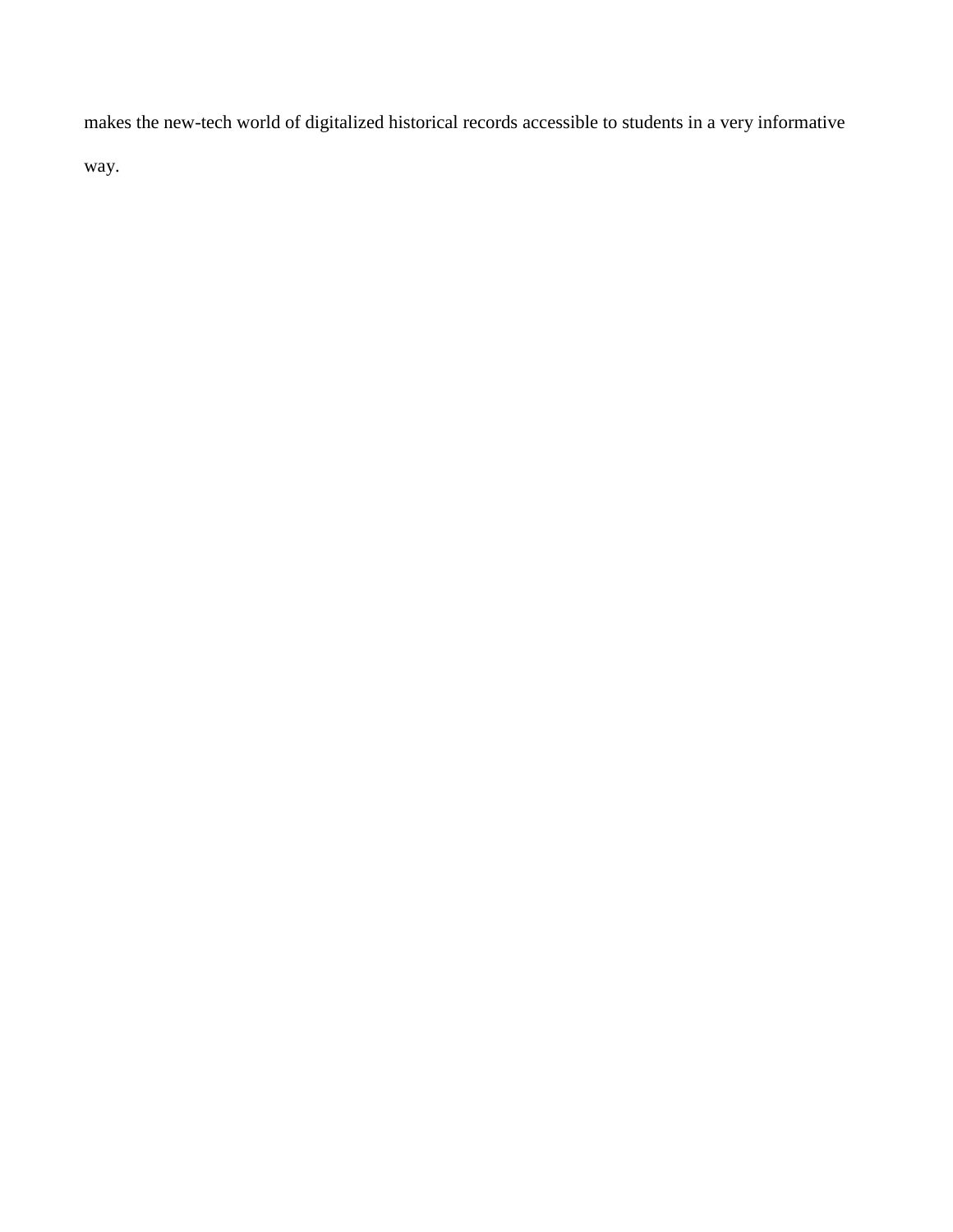The Center for History and New Media Website by Matt Loayza Minnesota State University, Mankato

When I began exploring the Center for History and New Media (CHNM) website, I was struck by the breadth and depth of its resources. The comprehensiveness of the site made me despair of providing a brief commentary that would be of any value to audiences interested in the CHNM's resources. Having concluded that the time constraints of a panel presentation would render a broad overview relatively worthless, I chose instead to approach the CHNM by gauging the extent to which the site could address a specific pedagogical concern: better integrating visual primary sources into my lesson plans. Although this required an eclectic approach to the site, I reasoned that a more focused inquiry would be more helpful to historians who come to the CHNM with some idea, question, or concern in mind. So although the following review admittedly reflects my own pedagogical interests, goals, and concerns, I take this approach simply to present tangible examples of how the CHNM can benefit historians seeking to enhance their ability to use digital media in the classroom.

When Committee on Public Information Director George Creel exhorted American cartoonists in 1918 to draw cartoons that left viewers either "with something to think about" or a "strong emotion," he attested to the considerable persuasive powers of visual images such as political cartoons, photos, maps, and films. The allure of imagery is such that, while professional historians may be loath to admit it, popular movies such as *Forrest Gump* contribute significantly to the intellectual baggage that people draw

1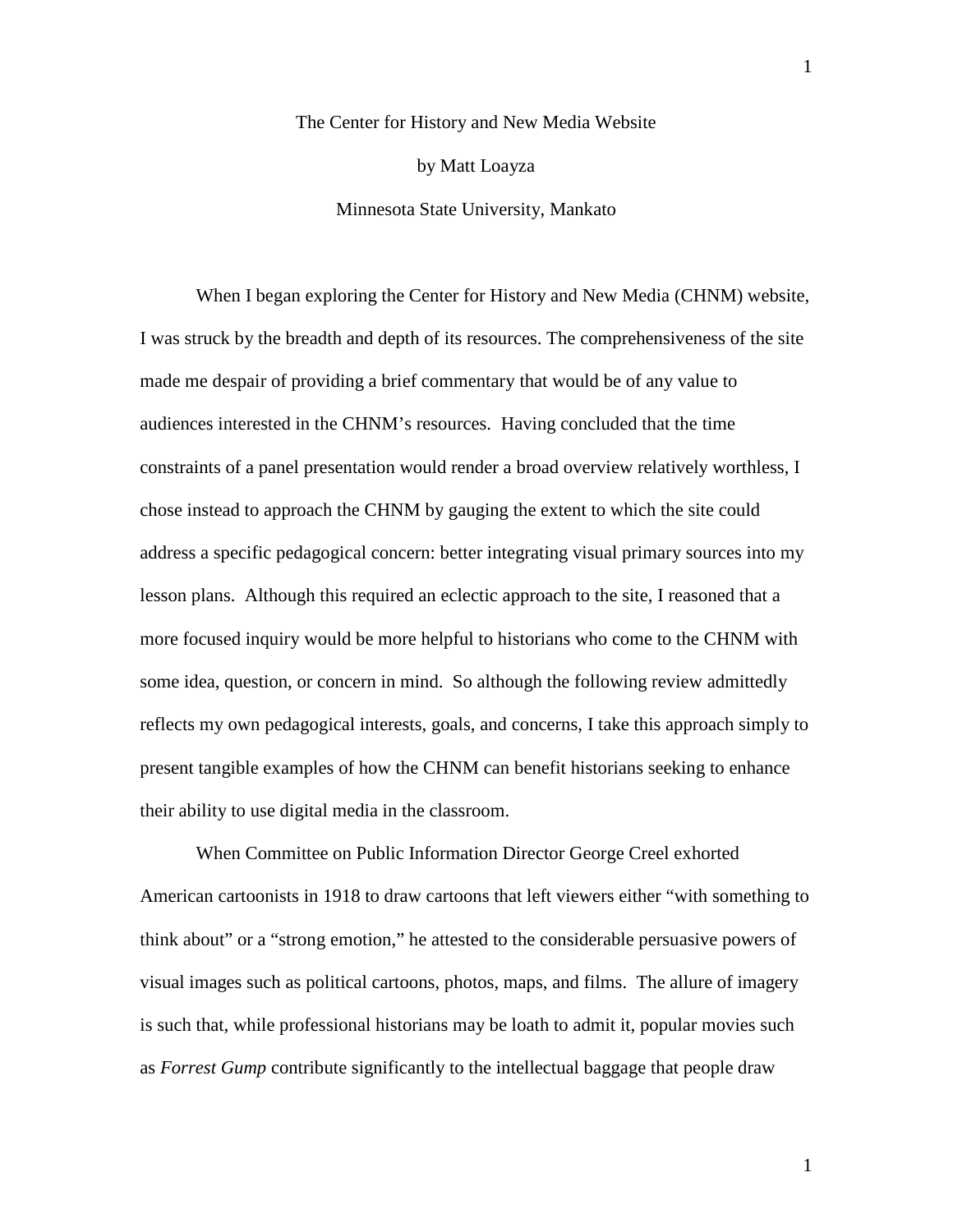upon in constructing the past. However lamentable, this reality also presents numerous opportunities, if not a crucial need, to impress upon students the importance of applying critical analysis to visual sources as well as written documents. Although this consideration has informed my various course assignments over the years, I have found that students—even those who have demonstrated great skill and enthusiasm in their scrutiny of narrative documents—examine visual sources less rigorously than they do written texts. Thus, as I searched the CHNM, my primary interest was less in finding specific historical images than in developing new strategies to incorporate visual documents into my lesson plans in a way that inspired critical thinking and class discussion as opposed to questions that simply generate "answers."[1](#page-23-0)

With these ideas in mind, I began to examine the various "Essays in History and New Media" (found in the resources section), a collection of thoughtful essays on issues related to teaching with digital media. Reviewing the selections under the "Teaching Digital History" category soon led me to "Ways of Seeing: Evidence and Learning in the History Classroom." This essay, a collaborative effort, turned out to be a great find, as the authors all devoted considerable attention to the many pitfalls that can hinder effective use of historical visuals in the classroom. Having identified these obstacles, the contributors put forward a number of strategies to overcome them. Persons interested in developing interesting and productive assignments that include visual primary sources would do well to consider both David Jaffee's ideas on juxtaposing visual sources with

 $\overline{a}$ 

<span id="page-23-0"></span>*<sup>1</sup>* Committee on Public Information*, Bureau of Cartoons, Bulletin No. 16*, September 28, 1919, 1–2, in "Cartooning for Victory: World War I Instructions to Artists," History Matters, Center for History and New Media. [<http://historymatters.gmu.edu/d/5052/>](http://historymatters.gmu.edu/d/5052/).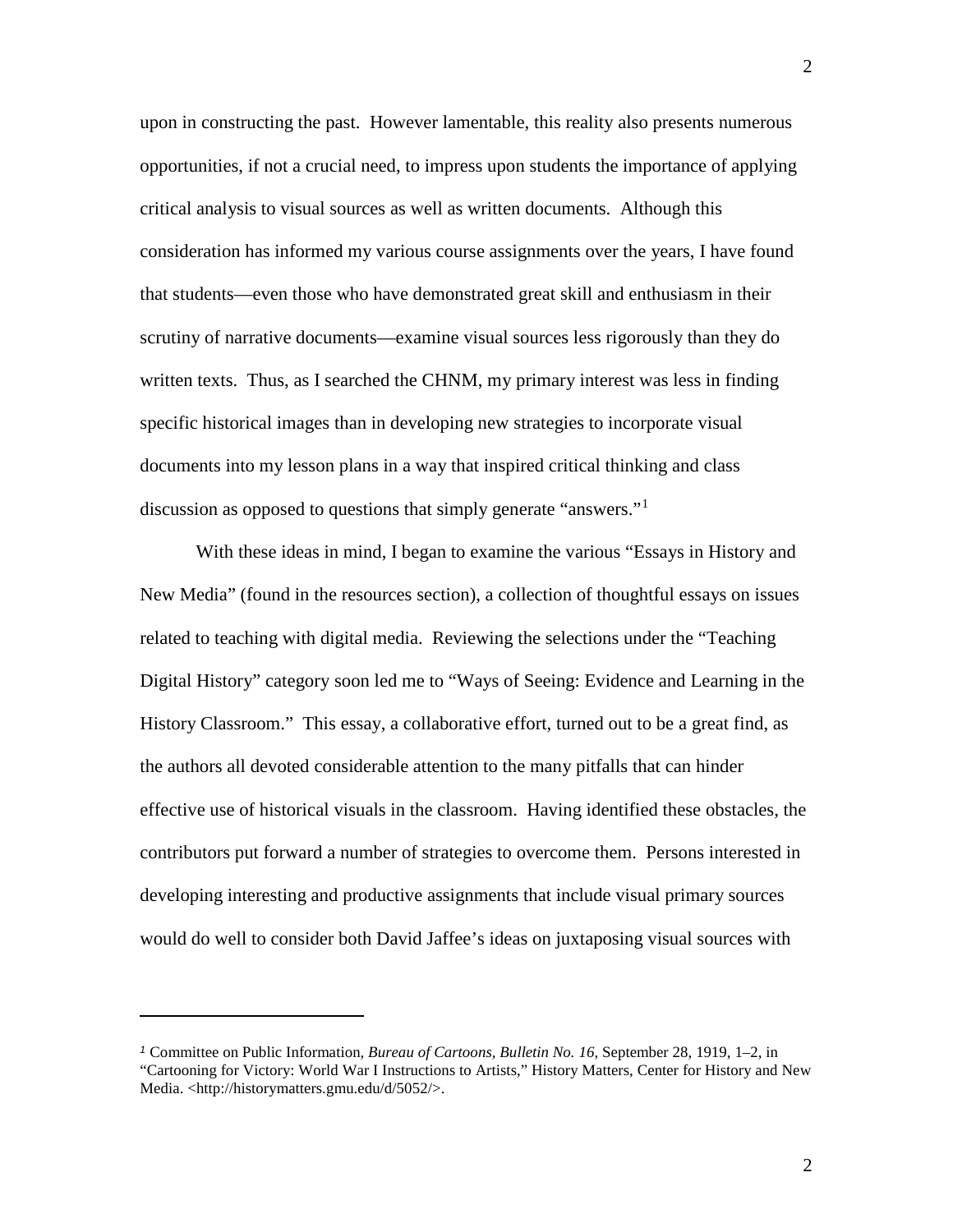traditional text-based sources and Joni Seager's excellent essay on maps in the "unpacking evidence" section of "World History Sources."<sup>[2](#page-24-0)</sup>

Subsequent visits to the Center for History and New Media led me to the "History Matters" project's "Digital Blackboard" (DB) collection, a collection of ninetyeight (to date) web-based lesson plans that CHNM describes as offering "practical models" for introducing digital media into coursework. Although one can use the "History Matters" search engine to hunt down DB assignments by topic, time period, and the nature of document under examination, skimming the list of titles was an easier way to review the DB collection. Moreover, reviewing the titles led me to several projects that, while not listed under the search engine as international policy per se, were nevertheless of potential interest to scholars of U.S. foreign relations.

One particularly impressive Digital Blackboard project that showcases many of the exciting and innovative aspects of the CHNM is Nick Cullather's "Damming Afghanistan: Modernization in a Buffer State." This project (one of several excellent contributions to the *Journal of American History's* "Teaching the Journal of American History" installments), is based upon his 2002 JAH article on how U.S. officials, from 1946 to 1979, devised a series of ambitious hydroelectric projects in Afghanistan's Helmand Valley to modernize the region and thereby showcase the virtues of American economic development strategies. Since the teaching exercises in "Damming Afghanistan" draw heavily upon visual documents, I tested the exercises in early June in

 $\overline{a}$ 

3

<span id="page-24-0"></span><sup>&</sup>lt;sup>2</sup> Michael Coventry, Peter Felten, David Jaffee, Cecilia O'Leary, and Tracey Weis, with Susannah McGowan, "Ways of Seeing: Evidence and Learning in the History Classroom," *Journal of American History* Volume 92, Number 4 (March 2006): 1371-1402. [<http://chnm.gmu.edu/resources/essays/d/43>](http://chnm.gmu.edu/resources/essays/d/43); Joni Seager, "Maps," World History Sources.

[<sup>&</sup>lt;http://chnm.gmu.edu/worldhistorysources/unpacking/mapsmain.html>](http://chnm.gmu.edu/worldhistorysources/unpacking/mapsmain.html).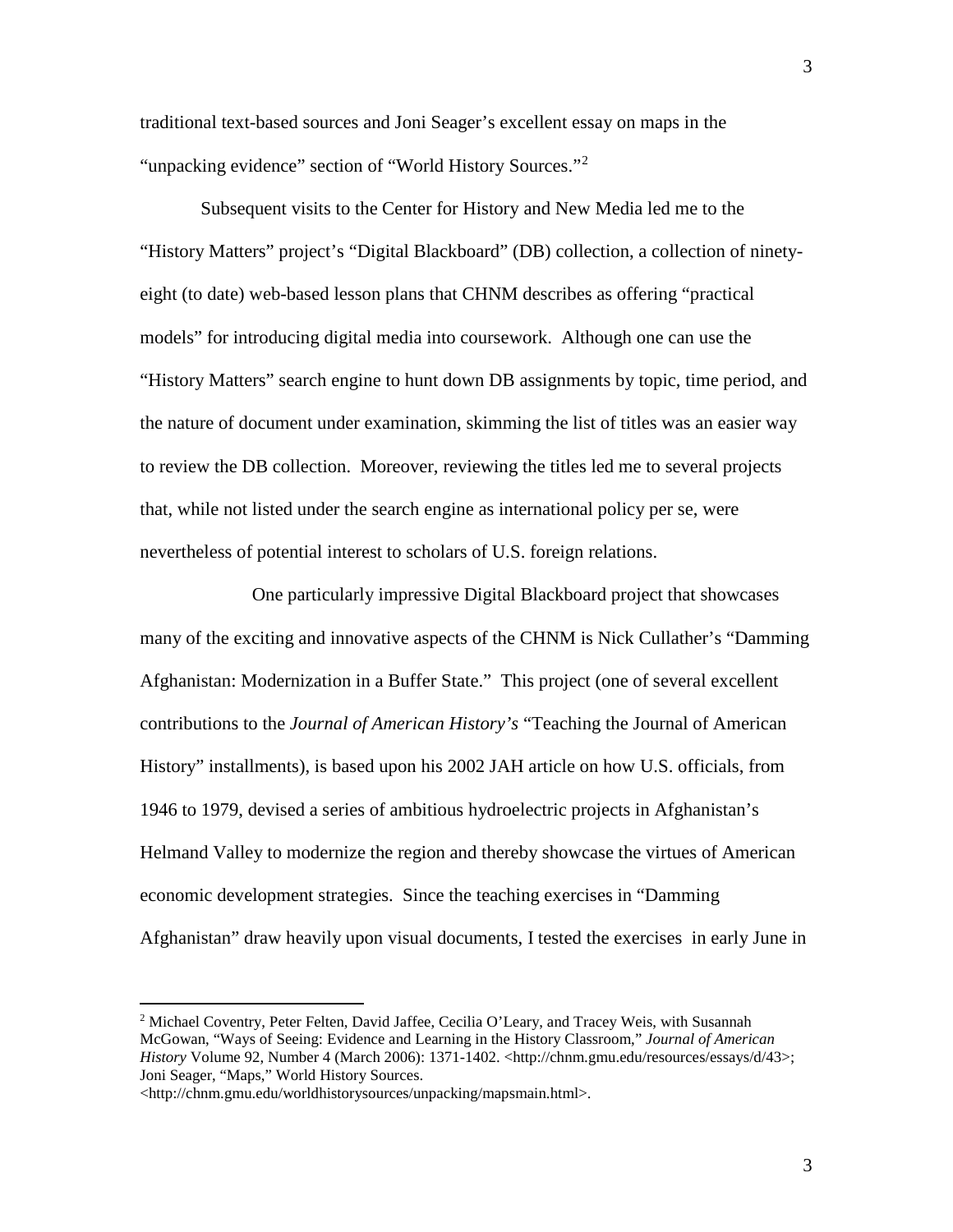my summer class, and I got very positive results.

The first two exercises in the lesson plan incorporate visual materials to help students comprehend how the meanings of terms such as modernity, progress, and development are constructed and contested. In the first exercise, students are asked to examine photographs of various landscapes and then rank them in the order of most to least developed and in the order of which landscapes would provide the most desirable place to live. By posing the questions in this manner, Cullather requires students to make subjective judgments that provide several opportunities for discussing the basic assumptions that students make about modernity as they compile their rankings. When I asked my students to explain their conclusions, they often asked me to put their respective landscapes back on the screen so they could refer to specific details. As the students scrutinized the photographs more closely, they began to discuss the concept of development and its implications for nation-building projects in the Cold War.

Subsequent exercises ask students to examine maps of Afghanistan and infer from these maps the assumptions and misconceptions of U.S. officials regarding the appropriateness of U.S. development planning to realities in Central Asia. The various lesson plans include many user-friendly components such as links to both online and PDF versions of the original article, worksheets, photographs, and maps. Instructors thus have the option to present the lesson materials online, as power point presentations, as photocopies, or in a combination of formats. Most valuable, in my view, are the author's suggestions on how best to encourage students to engage and analyze the materials and debate their ramifications, both in general and as applied to Afghanistan.<sup>[3](#page-25-0)</sup> While

 $\overline{a}$ 

<span id="page-25-0"></span><sup>3</sup> Nick Cullather, "Damming Afghanistan: Modernization in a Buffer State," *Teaching the JAH*, Sept. 2002 (Vol. 89, no. 2). [<http://www.indiana.edu/~jah/teaching/2002\\_09/>](http://www.indiana.edu/%7Ejah/teaching/2002_09/).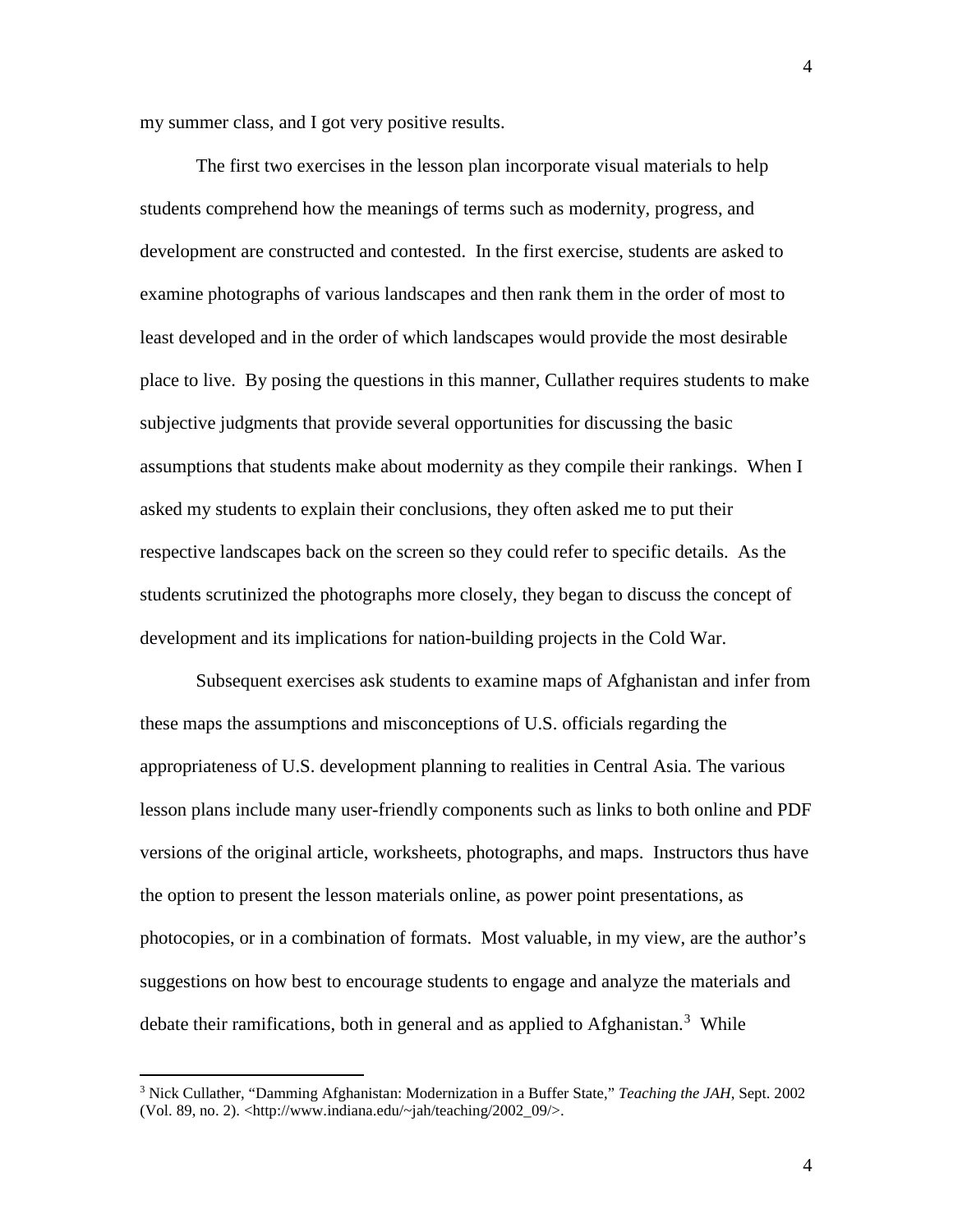"Damming Afghanistan" is one of the few Digital Blackboard projects that pertain directly to U.S. foreign relations, others can be altered or used in part to illustrate themes pertinent to U.S. foreign relations. For example, Sue Luftschien and David Jaffee's "George Washington: Images of History" uses paintings of the first president (including the Brumidi "Apotheosis" that graces the U.S. Capitol rotunda) to discuss how artists contribute to constructing historical memory. Although Luftschein and Jaffee's lesson plans do not specifically address foreign relations, let alone Washington's specific policies, the general thrust of the lesson plan could easily be tailored to a discussion of how Americans have conceptualized Washington and the presidency in general and the importance of both concepts to constructions of American nationalism in the days of the early republic. So while diplomatic historians may find that many DB exercises are not necessarily ready to use "out of the box," they do provide a useful foundation that can be modified to suit your own preferences and needs.<sup>[4](#page-26-0)</sup>

The Center for History and New Media is an exciting and ambitious initiative that merits the attention of any historians interested in integrating digital media into their teaching. My examination of various features of the CHNM, particularly the Digital Blackboard projects, was time well spent, as the center provided a number of materials that more than satisfied the pedagogical concerns I sought to address. Moreover, the relative scarcity of diplomatic topics in the DB collection should alert SHAFR members to the great potential of future collaboration with CHNM, whether it is in Digital

 $\overline{a}$ 

<span id="page-26-0"></span><sup>4</sup> Sue Luftschein and David Jaffee, "George Washington: Images of History." Learning to Look Faculty Development Program, The Graduate Center, CUNY. [<http://historymatters.gmu.edu/d/6876>](http://historymatters.gmu.edu/d/6876).